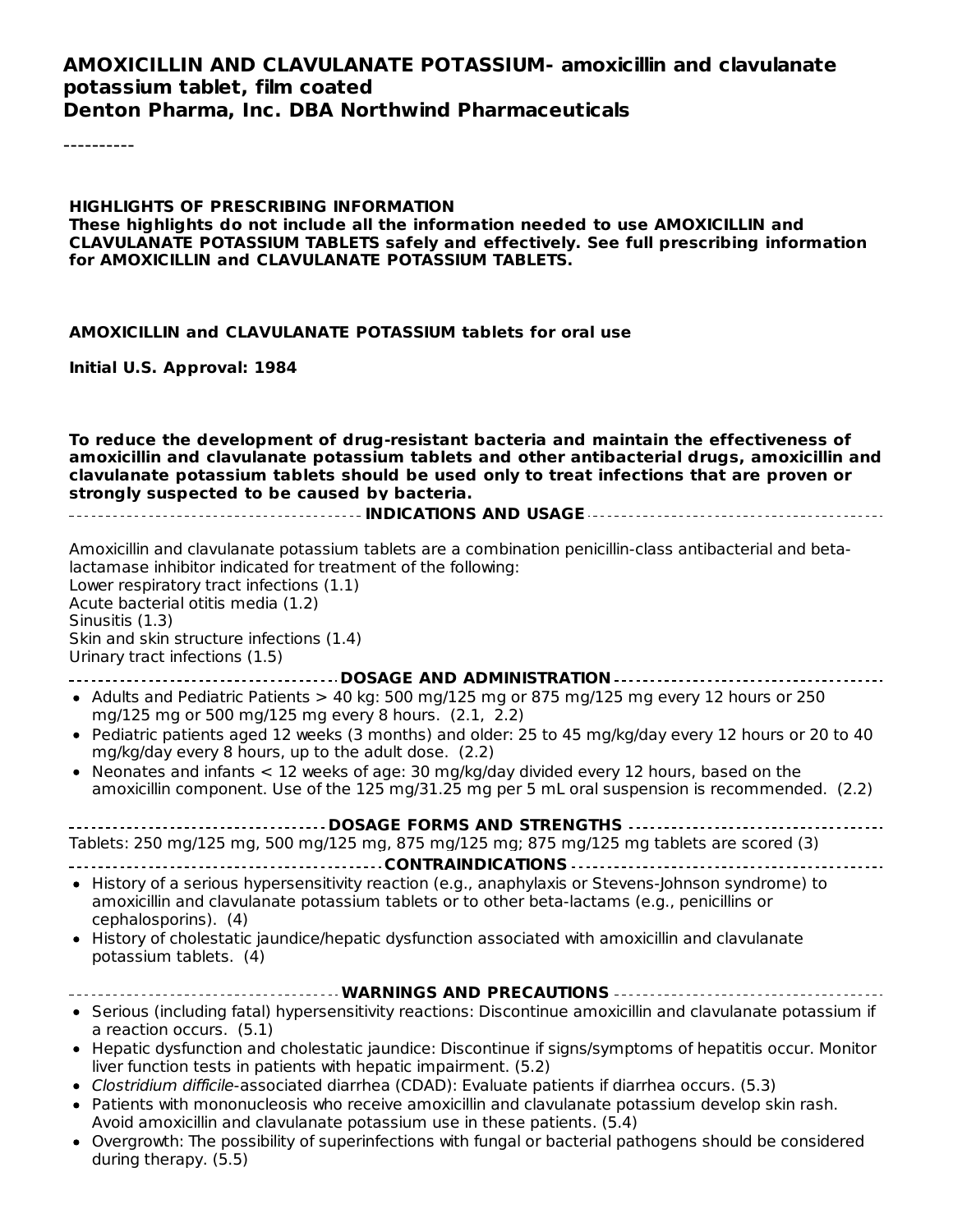**ADVERSE REACTIONS** The most frequently reported adverse effects were diarrhea/loose stools (9%), nausea (3%), skin rashes and urticaria (3%), vomiting (1%) and vaginitis (1%). (6.1)

#### **To report SUSPECTED ADVERSE REACTIONS, contact Aurobindo Pharma USA, Inc. at 1-866- 850-2876 or FDA at 1-800-FDA-1088 or www.fda.gov/medwatch.**

- **DRUG INTERACTIONS**
- Co-administration with probenecid is not recommended. (7.1)
- Concomitant use of amoxicillin and clavulanate potassium and oral anticoagulants may increase the prolongation of prothrombin time. (7.2)
- Coadministration with allopurinol increases the risk of rash. (7.3)
- Amoxicillin and clavulanate potassium may reduce efficacy of oral contraceptives. (7.4)

#### **USE IN SPECIFIC POPULATIONS**

- Pediatric Use: Modify dose in patients 12 weeks or younger. (8.4)
- Renal Impairment: Dosage adjustment is recommended for severe renal impairment (GFR< 30 mL/min). (2.3, 8.6)

#### **See 17 for PATIENT COUNSELING INFORMATION.**

**Revised: 10/2021**

#### **FULL PRESCRIBING INFORMATION: CONTENTS\* 1 INDICATIONS AND USAGE**

- 1.1 Lower Respiratory Tract Infections
- 1.2 Acute Bacterial Otitis Media
- 1.3 Sinusitis
- 1.4 Skin and Skin Structure Infections
- 1.5 Urinary Tract Infections
- 1.6 Limitations of Use

## **2 DOSAGE AND ADMINISTRATION**

- 2.1 Adults
- 2.2 Pediatric Patients
- 2.3 Patients with Renal Impairment

## **3 DOSAGE FORMS AND STRENGTHS**

## **4 CONTRAINDICATIONS**

- 4.1 Serious Hypersensitivity Reactions
- 4.2 Cholestatic Jaundice/Hepatic Dysfunction

## **5 WARNINGS AND PRECAUTIONS**

- 5.1 Hypersensitivity Reactions
- 5.2 Hepatic Dysfunction
- 5.3 Clostridium difficile-Associated Diarrhea (CDAD)
- 5.4 Skin Rash in Patients with Mononucleosis
- 5.5 Potential for Microbial Overgrowth
- 5.7 Development of Drug-Resistant Bacteria

## **6 ADVERSE REACTIONS**

- 6.1 Clinical Trials Experience
- 6.2 Postmarketing Experience

## **7 DRUG INTERACTIONS**

- 7.1 Probenecid
- 7.2 Oral Anticoagulants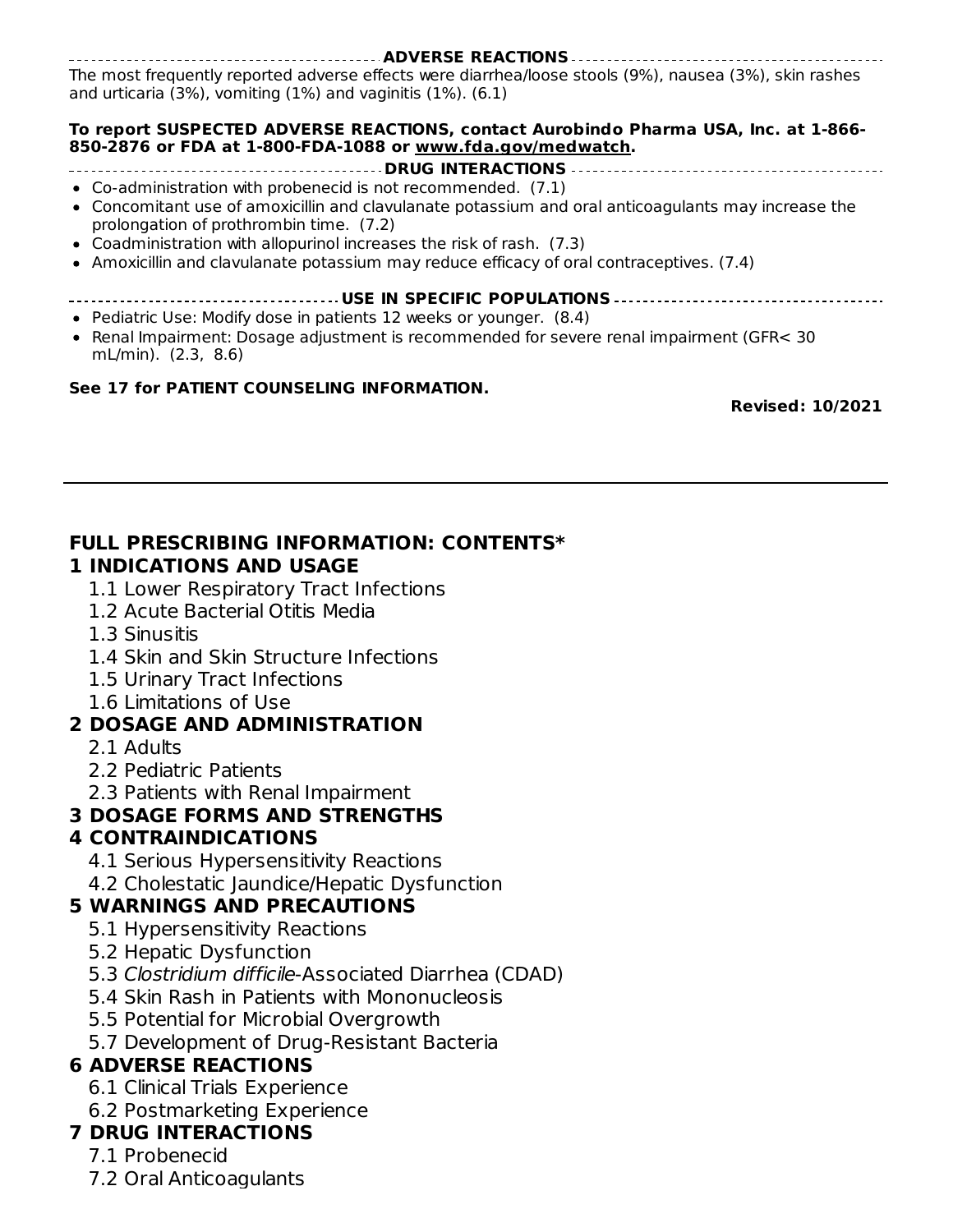- 7.2 Oral Anticoagulants 7.3 Allopurinol
- 7.4 Oral Contraceptives
- 7.5 Effects on Laboratory Tests

## **8 USE IN SPECIFIC POPULATIONS**

- 8.1 Pregnancy
- 8.2 Labor and Delivery
- 8.3 Nursing Mothers
- 8.4 Pediatric Use
- 8.5 Geriatric Use
- 8.6 Dosing in Renal Impairment

### **10 OVERDOSAGE**

### **11 DESCRIPTION**

## **12 CLINICAL PHARMACOLOGY**

- 12.1 Mechanism of Action
- 12.3 Pharmacokinetics
- 12.4 Microbiology

## **13 NONCLINICAL TOXICOLOGY**

13.1 Carcinogenesis, Mutagenesis, Impairment of Fertility

## **14 CLINICAL STUDIES**

14.1 Lower Respiratory Tract and Complicated Urinary Tract Infections

14.2 Acute Bacterial Otitis Media and Diarrhea in Pediatric Patients

### **15 REFERENCES**

## **16 HOW SUPPLIED/STORAGE AND HANDLING**

### **17 PATIENT COUNSELING INFORMATION**

17.1 Information for Patients

 $\ast$  Sections or subsections omitted from the full prescribing information are not listed.

# **FULL PRESCRIBING INFORMATION**

# **1 INDICATIONS AND USAGE**

To reduce the development of drug-resistant bacteria and maintain the effectiveness of amoxicillin and clavulanate potassium tablets and other antibacterial drugs, amoxicillin and clavulanate potassium tablets should be used only to treat infections that are proven or strongly suspected to be caused by susceptible bacteria. When culture and susceptibility information are available, they should be considered in selecting or modifying antibacterial therapy. In the absence of such data, local epidemiology and susceptibility patterns may contribute to the empiric selection of therapy.

Amoxicillin and clavulanate potassium tablets are a combination penicillin-class antibacterial and beta-lactamase inhibitor indicated in the treatment of infections due to susceptible isolates of the designated bacteria in the conditions listed below\*:

## **1.1 Lower Respiratory Tract Infections**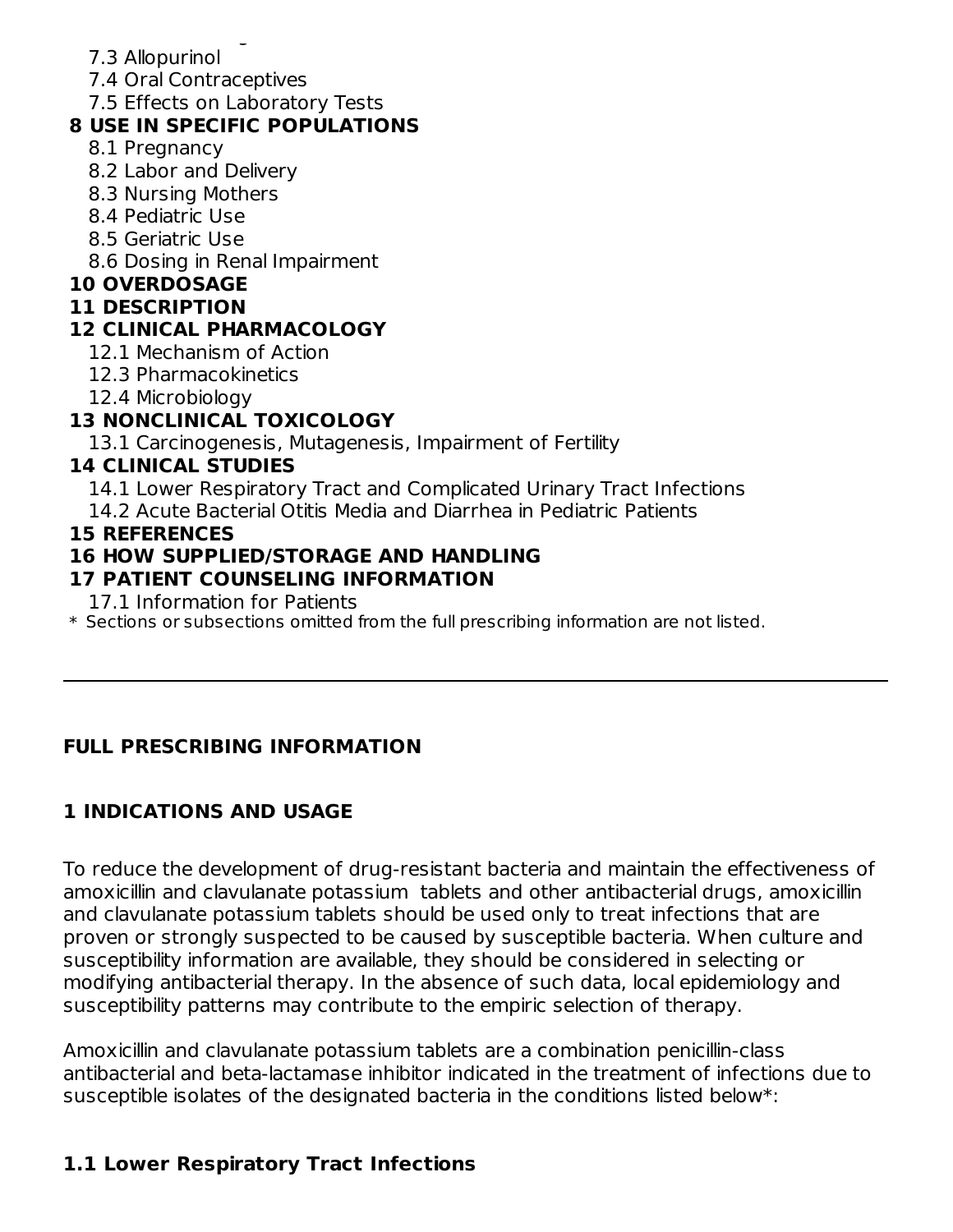caused by beta-lactamase–producing isolates of Haemophilus influenzae and Moraxella catarrhalis.

## **1.2 Acute Bacterial Otitis Media**

caused by beta-lactamase–producing isolates of H. influenzae and M. catarrhalis.

### **1.3 Sinusitis**

caused by beta-lactamase–producing isolates of H. influenzae and M. catarrhalis.

### **1.4 Skin and Skin Structure Infections**

caused by beta-lactamase–producing isolates of Staphylococcus aureus, Escherichia coli, and Klebsiella species.

### **1.5 Urinary Tract Infections**

caused by beta-lactamase–producing isolates of E. coli, Klebsiella species, and Enterobacter species.

#### **1.6 Limitations of Use**

When susceptibility test results show susceptibility to amoxicillin, indicating no betalactamase production, amoxicillin and clavulanate potassium tablets should not be used.

# **2 DOSAGE AND ADMINISTRATION**

Amoxicillin and clavulanate potassium tablets may be taken without regard to meals; however, absorption of clavulanate potassium is enhanced when amoxicillin and clavulanate potassium tablets are administered at the start of a meal. To minimize the potential for gastrointestinal intolerance, amoxicillin and clavulanate potassium tablets should be taken at the start of a meal.

## **2.1 Adults**

The usual adult dose is one amoxicillin and clavulanate potassium tablet 500 mg/125 mg every 12 hours or one amoxicillin and clavulanate potassium tablet 250 mg/125 mg every 8 hours. For more severe infections and infections of the respiratory tract, the dose should be one amoxicillin and clavulanate potassium tablet 875 mg/125 mg every 12 hours or one amoxicillin and clavulanate potassium tablet 500 mg/125 mg every 8 hours. Adults who have difficulty swallowing may be given the 125 mg/31.25 mg per 5 mL or 250 mg/62.5 mg per 5 mL suspension in place of the 500 mg/125 mg tablet. The 200 mg/28.5 mg per 5 mL suspension or the 400 mg/57 mg per 5 mL suspension may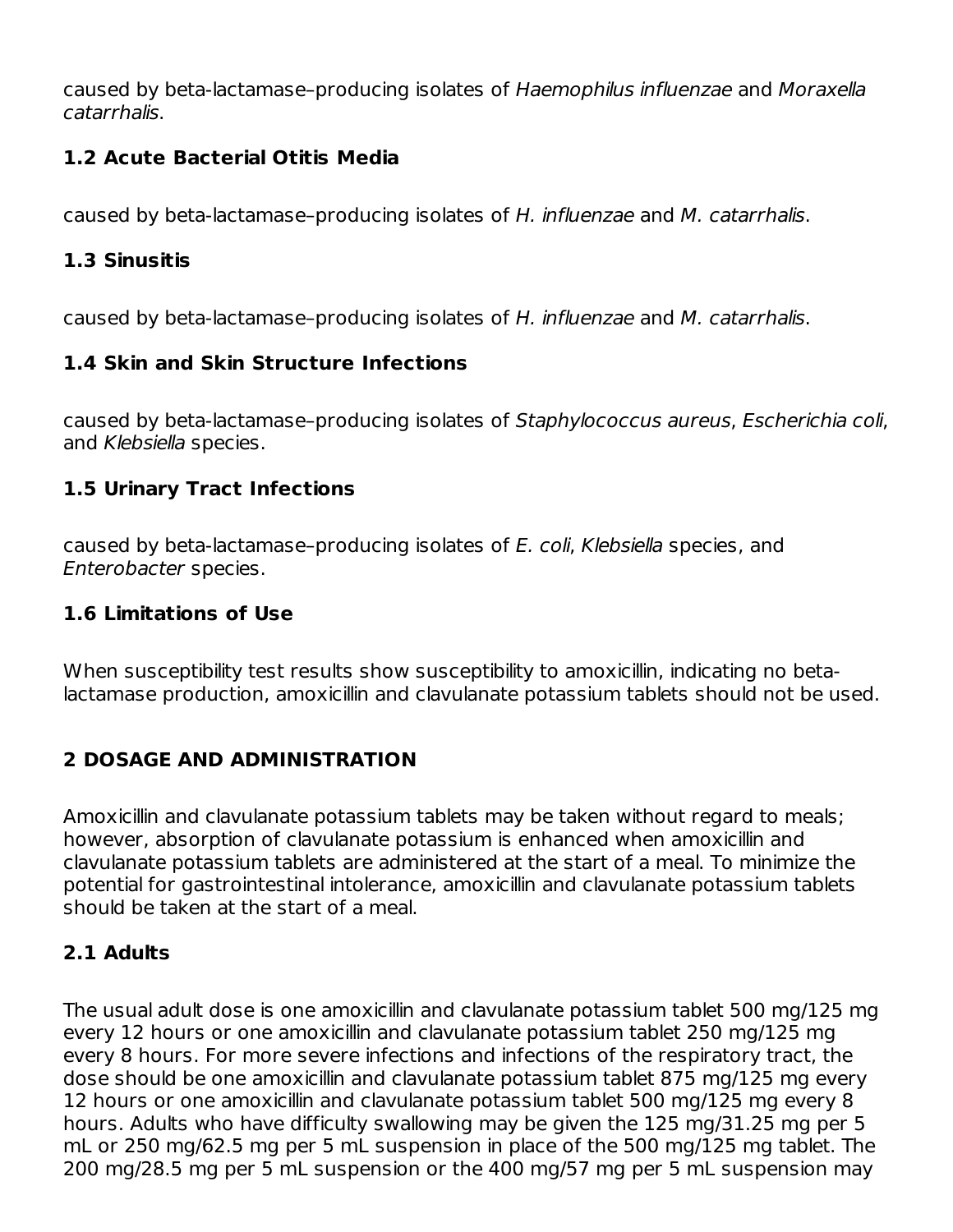be used in place of the 875 mg/125 mg tablet.

Two amoxicillin and clavulanate potassium tablets 250 mg/125 mg should not be substituted for one amoxicillin and clavulanate potassium tablet 500 mg/125 mg. Since both the amoxicillin and clavulanate potassium tablets 250 mg/125 mg and 500 mg/125 mg contain the same amount of clavulanic acid (125 mg, as the potassium salt), two 250 mg/125 mg tablets are not equivalent to one amoxicillin and clavulanate potassium tablet 500 mg/125 mg.

The amoxicillin and clavulanate potassium tablet 250 mg/125 mg and the 250 mg/62.5 mg chewable tablet should not be substituted for each other, as they are not interchangeable. The amoxicillin and clavulanate potassium tablet 250 mg/125 mg and the 250 mg/62.5 mg chewable tablet do not contain the same amount of clavulanic acid (as the potassium salt). The amoxicillin and clavulanate potassium tablet 250 mg/125 mg contains 125 mg of clavulanic acid, whereas the 250 mg/62.5 mg chewable tablet contains 62.5 mg of clavulanic acid.

## **2.2 Pediatric Patients**

Based on the amoxicillin component, amoxicillin and clavulanate potassium tablets should be dosed as follows:

Neonates and Infants Aged <12 weeks (<3 months): The recommended dose of amoxicillin and clavulanate potassium tablets is 30 mg/kg/day divided every 12 hours, based on the amoxicillin component. Experience with the 200 mg/28.5 mg per 5 mL formulation in this age group is limited, and thus, use of the 125 mg/31.25 mg per 5 mL oral suspension is recommended.

Patients Aged 12 weeks (3 months) and Older: See dosing regimens provided in Table 1. The every 12 hour regimen is recommended as it is associated with significantly less diarrhea [see Clinical Studies (14.2)] . However, the every 12 hour suspension (200 mg/28.5 mg per 5 mL and 400 mg/57 mg per 5 mL) and chewable tablets (200 mg/28.5 mg and 400 mg/57 mg) contain aspartame and should not be used by phenylketonurics .

| <b>INFECTION</b>                                                                                               | <b>DOSING REGIMEN</b>                      |                                                  |  |  |
|----------------------------------------------------------------------------------------------------------------|--------------------------------------------|--------------------------------------------------|--|--|
|                                                                                                                | Every 12 hours                             | <b>Every 8 hours</b>                             |  |  |
|                                                                                                                |                                            | 200 mg/28.5 mg per 5 mL 125 mg/31.25 mg per 5 mL |  |  |
|                                                                                                                | or                                         | or                                               |  |  |
|                                                                                                                | 400 mg/57 mg per 5 mL<br>oral suspension a | 250 mg/62.5 mg per 5 mL<br>oral suspension a     |  |  |
| Otitis media <sup>b</sup> , sinusitis,<br>lower respiratory tract<br>infections, and more<br>severe infections | 45 mg/kg/day every 12<br>hours             | 40 mg/kg/day every 8 hours                       |  |  |
| Less severe infections                                                                                         | 25 mg/kg/day every 12<br>hours             | 20 mg/kg/day every 8 hours                       |  |  |

#### **Table 1: Dosing in Patients Aged 12 weeks (3 months) and Older**

<sup>a</sup> Each strength of suspension of amoxicillin and clavulanate potassium is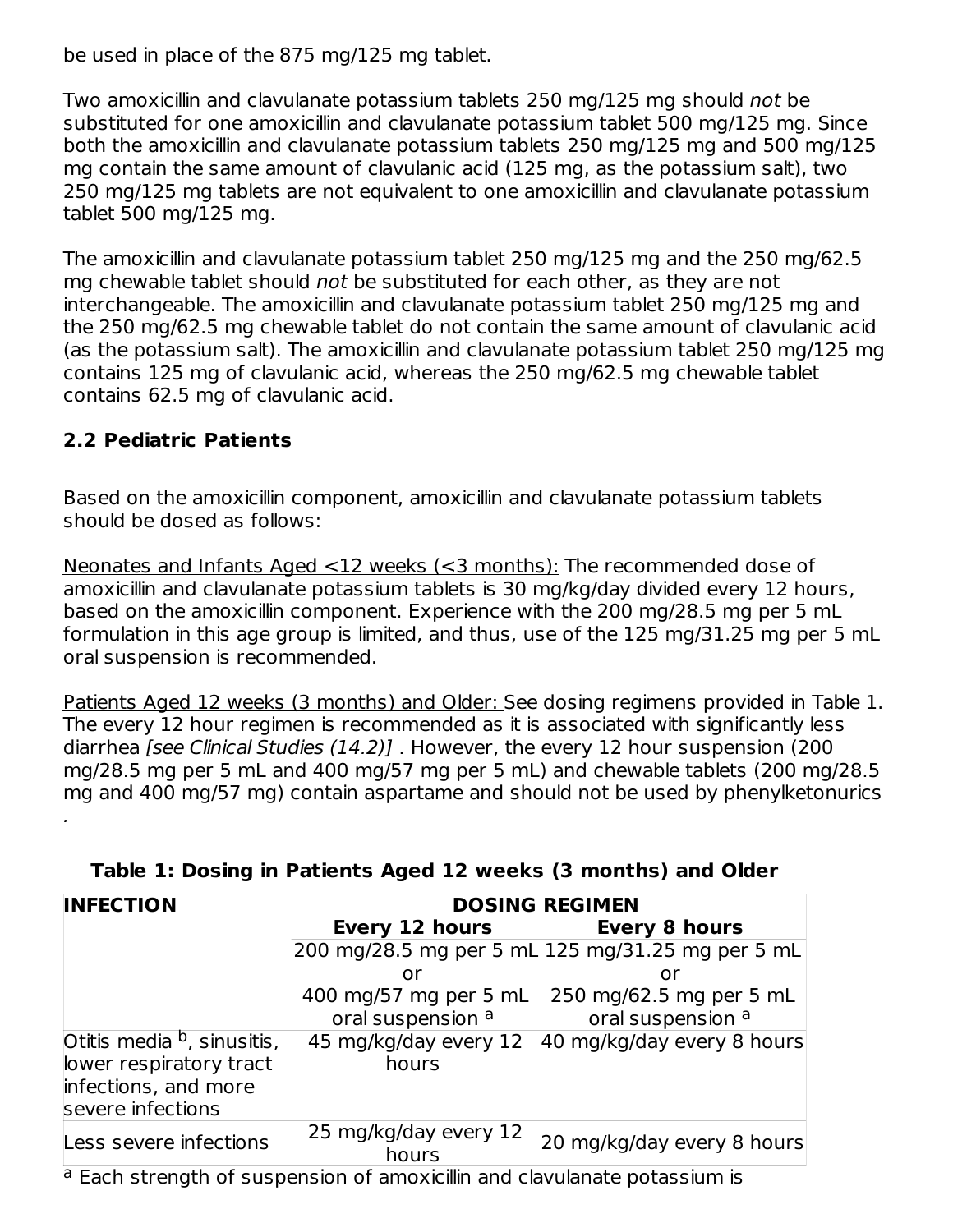available as a chewable tablet for use by older children.  $^{\text{b}}$  Duration of therapy studied and recommended for acute otitis media is 10 days.

Patients Weighing 40 kg or More: Pediatric patients weighing 40 kg or more should be dosed according to adult recommendations.

The amoxicillin and clavulanate potassium tablet 250 mg/125 mg should not be used until the child weighs at least 40 kg, due to the different amoxicillin to clavulanic acid ratios in the amoxicillin and clavulanate potassium tablet 250 mg/125 mg versus the amoxicillin and clavulanate potassium chewable tablet 250 mg/62.5 mg.

## **2.3 Patients with Renal Impairment**

Patients with impaired renal function do not generally require a reduction in dose unless the impairment is severe. Renal impairment patients with a glomerular filtration rate of <30 mL/min should not receive the amoxicillin and clavulanate potassium tablets 875 mg/125 mg dose. Patients with a glomerular filtration rate of 10 to 30 mL/min should receive amoxicillin and clavulanate potassium tablets 500 mg/125 mg or 250 mg/125 mg every 12 hours, depending on the severity of the infection. Patients with a glomerular filtration rate less than 10 mL/min should receive amoxicillin and clavulanate potassium tablets 500 mg/125 mg or 250 mg/125 mg every 24 hours, depending on severity of the infection.

Hemodialysis patients should receive amoxicillin and clavulanate potassium tablets 500 mg/125 mg or 250 mg/125 mg every 24 hours, depending on severity of the infection. They should receive an additional dose both during and at the end of dialysis.

## **3 DOSAGE FORMS AND STRENGTHS**

- **250 mg/125 mg:** White to off-white, oval shaped, film-coated tablets, debossed with 'A' on one side and '63' on the other side.
- **500 mg/125 mg:** White to off-white, oval shaped, film-coated tablets, debossed with 'X' on one side and '33' on the other side.
- **875 mg/125 mg:** White to off-white, capsule shaped, film-coated tablets, debossed with 'X' on one side and score line in between 3 and 2 on the other side.

The amoxicillin and clavulanate potassium tablet 250 mg/125 mg and the 250 mg/62.5 mg chewable tablet should NOT be substituted for each other, as they are not interchangeable and the 250 mg/125 mg tablet should not be used in children weighing less than 40 kg. The amoxicillin and clavulanate potassium tablet 250 mg/125 mg and the 250 mg/62.5 mg chewable tablet do not contain the same amount of clavulanic acid. The amoxicillin and clavulanate potassium tablet 250 mg/125 mg contains 125 mg of clavulanic acid whereas the 250 mg/62.5 mg chewable tablet contains 62.5 mg of clavulanic acid.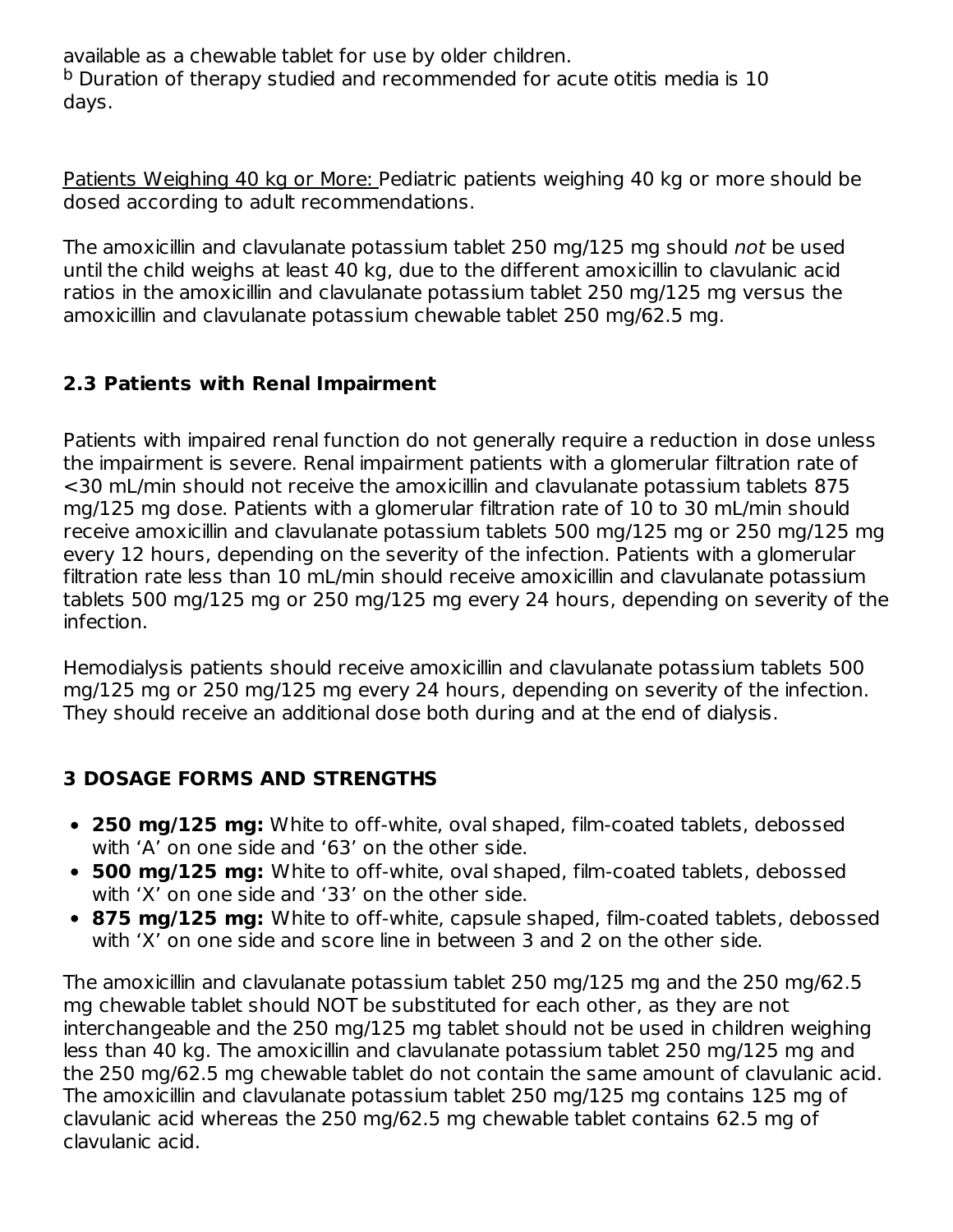Two amoxicillin and clavulanate potassium tablets 250 mg/125 mg should NOT be substituted for one amoxicillin and clavulanate potassium tablet 500 mg/125 mg. Since both the amoxicillin and clavulanate potassium tablets 250 mg/125 mg and 500 mg/125 mg contain the same amount of clavulanic acid (125 mg, as the potassium salt), two amoxicillin and clavulanate potassium tablets 250 mg/125 mg are not equivalent to one amoxicillin and clavulanate potassium tablet 500 mg/125 mg.

# **4 CONTRAINDICATIONS**

## **4.1 Serious Hypersensitivity Reactions**

Amoxicillin and clavulanate potassium tablets are contraindicated in patients with a history of serious hypersensitivity reactions (e.g., anaphylaxis or Stevens-Johnson syndrome) to amoxicillin, clavulanate or to other beta-lactam antibacterial drugs (e.g., penicillins and cephalosporins).

## **4.2 Cholestatic Jaundice/Hepatic Dysfunction**

Amoxicillin and clavulanate potassium tablets are contraindicated in patients with a previous history of cholestatic jaundice/hepatic dysfunction associated with amoxicillin and clavulanate potassium tablets.

# **5 WARNINGS AND PRECAUTIONS**

## **5.1 Hypersensitivity Reactions**

Serious and occasionally fatal hypersensitivity (anaphylactic) reactions have been reported in patients receiving beta-lactam antibacterials, including amoxicillin and clavulanate potassium. These reactions are more likely to occur in individuals with a history of penicillin hypersensitivity and/or a history of sensitivity to multiple allergens. Before initiating therapy with amoxicillin and clavulanate potassium, careful inquiry should be made regarding previous hypersensitivity reactions to penicillins, cephalosporins, or other allergens. If an allergic reaction occurs, amoxicillin and clavulanate potassium should be discontinued and appropriate therapy instituted.

# **5.2 Hepatic Dysfunction**

Hepatic dysfunction, including hepatitis and cholestatic jaundice has been associated with the use of amoxicillin and clavulanate potassium. Hepatic toxicity is usually reversible; however, deaths have been reported. Hepatic function should be monitored at regular intervals in patients with hepatic impairment.

## **5.3 Clostridium difficile-Associated Diarrhea (CDAD)**

Clostridium difficile associated diarrhea (CDAD) has been reported with use of nearly all antibacterial agents, including amoxicillin and clavulanate potassium, and may range in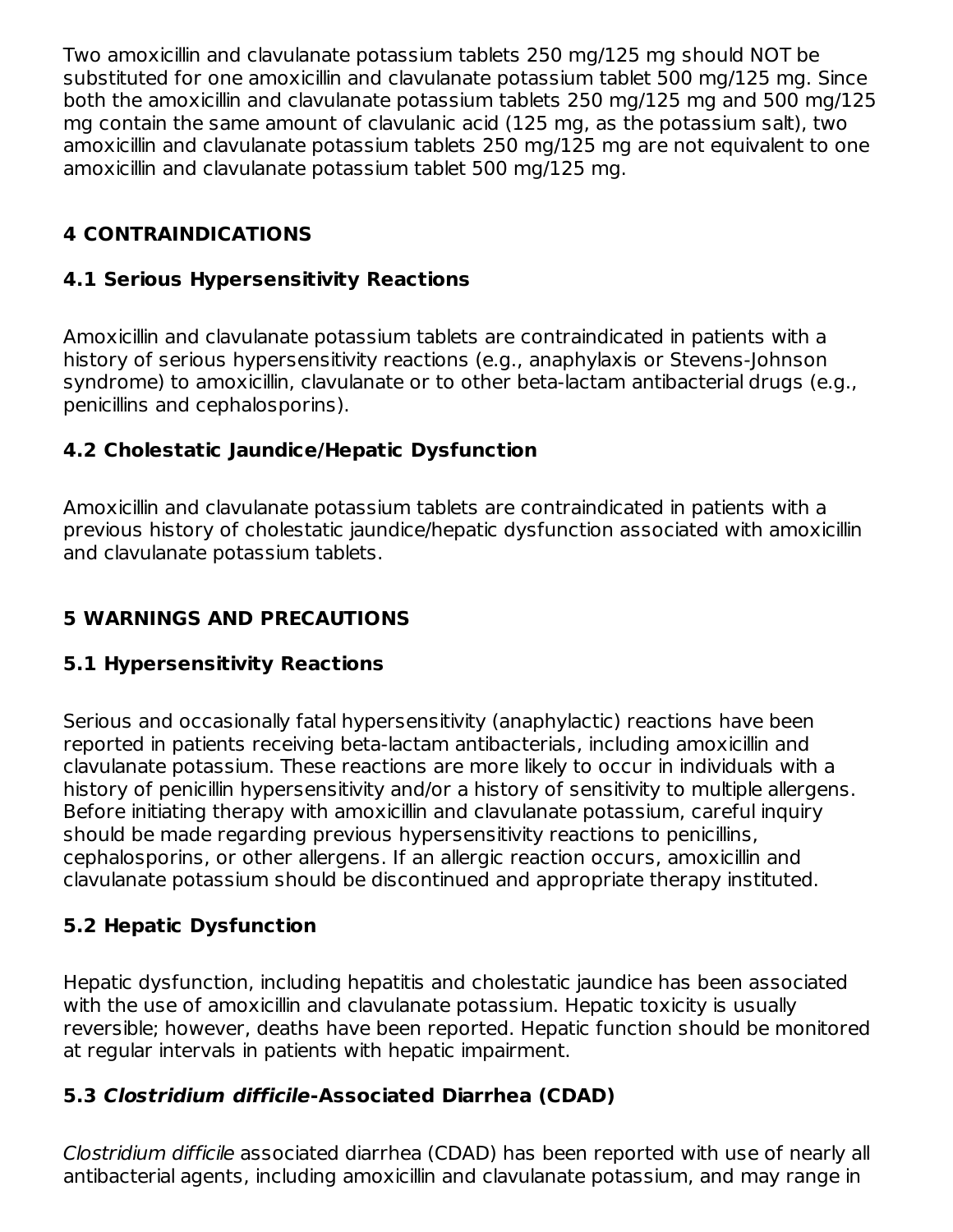severity from mild diarrhea to fatal colitis. Treatment with antibacterial agents alters the normal flora of the colon leading to overgrowth of C. difficile.

C. difficile produces toxins A and B which contribute to the development of CDAD. Hypertoxin-producing strains of C. difficile cause increased morbidity and mortality, as these infections can be refractory to antimicrobial therapy and may require colectomy. CDAD must be considered in all patients who present with diarrhea following antibacterial use. Careful medical history is necessary since CDAD has been reported to occur over 2 months after the administration of antibacterial agents.

If CDAD is suspected or confirmed, ongoing antibacterial use not directed against C. difficile may need to be discontinued. Appropriate fluid and electrolyte management, protein supplementation, antibacterial treatment of C. difficile, and surgical evaluation should be instituted as clinically indicated.

## **5.4 Skin Rash in Patients with Mononucleosis**

A high percentage of patients with mononucleosis who receive amoxicillin develop an erythematous skin rash. Thus, amoxicillin and clavulanate potassium should not be administered to patients with mononucleosis.

### **5.5 Potential for Microbial Overgrowth**

The possibility of superinfections with fungal or bacterial pathogens should be considered during therapy. If superinfection occurs, amoxicillin and clavulanate potassium should be discontinued and appropriate therapy instituted.

#### **5.7 Development of Drug-Resistant Bacteria**

Prescribing amoxicillin and clavulanate potassium in the absence of a proven or strongly suspected bacterial infection is unlikely to provide benefit to the patient, and increases the risk of the development of drug-resistant bacteria.

## **6 ADVERSE REACTIONS**

The following are discussed in more detail in other sections of the labeling:

- Anaphylactic reactions [see Warnings and Precautions (5.1)]
- Hepatic Dysfunction [see Warnings and Precautions (5.2)]
- CDAD [see Warnings and Precautions (5.3)]

## **6.1 Clinical Trials Experience**

Because clinical trials are conducted under widely varying conditions, adverse reaction rates observed in the clinical trials of a drug cannot be directly compared to rates in the clinical trials of another drug and may not reflect the rates observed in practice.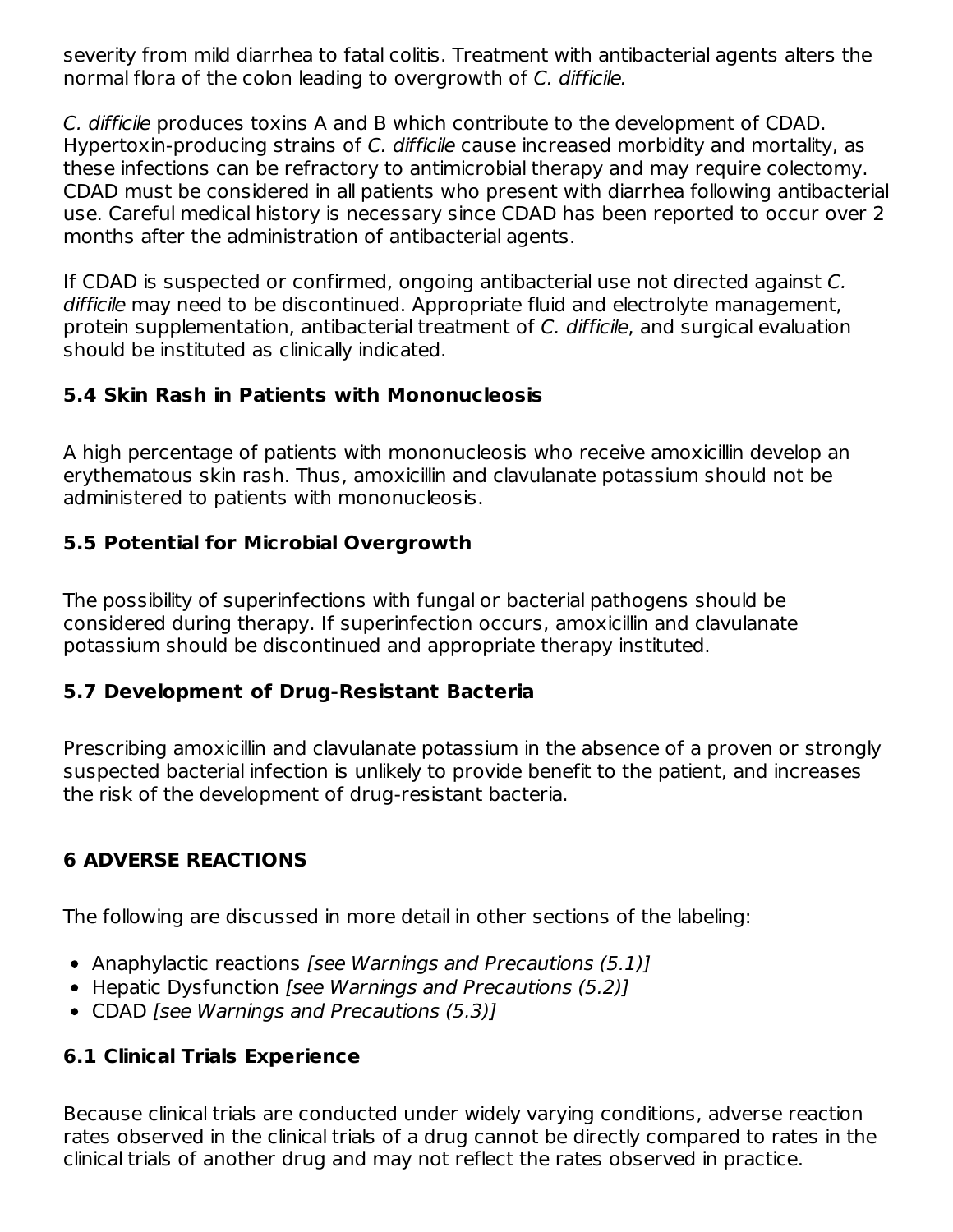The most frequently reported adverse reactions were diarrhea/loose stools (9%), nausea (3%), skin rashes and urticaria (3%), vomiting (1%) and vaginitis (1%). Less than 3% of patients discontinued therapy because of drug-related adverse reactions. The overall incidence of adverse reactions, and in particular diarrhea, increased with the higher recommended dose. Other less frequently reported adverse reactions (<1%) include: Abdominal discomfort, flatulence, and headache.

In pediatric patients (aged 2 months to 12 years), 1 U.S./Canadian clinical trial was conducted which compared 45/6.4 mg/kg/day (divided every 12 hours) of amoxicillin and clavulanate potassium for 10 days versus 40/10 mg/kg/day (divided every 8 hours) of amoxicillin and clavulanate potassium for 10 days in the treatment of acute otitis media. A total of 575 patients were enrolled, and only the suspension formulations were used in this trial. Overall, the adverse reactions seen were comparable to that noted above; however, there were differences in the rates of diarrhea, skin rashes/urticaria, and diaper area rashes [see Clinical Studies (14.2)].

## **6.2 Postmarketing Experience**

In addition to adverse reactions reported from clinical trials, the following have been identified during postmarketing use of amoxicillin and clavulanate potassium. Because they are reported voluntarily from a population of unknown size, estimates of frequency cannot be made. These events have been chosen for inclusion due to a combination of their seriousness, frequency of reporting, or potential causal connection to amoxicillin and clavulanate potassium.

**Gastrointestinal:** Indigestion, gastritis, stomatitis, glossitis, black "hairy" tongue, mucocutaneous candidiasis, enterocolitis, and hemorrhagic/pseudomembranous colitis. Onset of pseudomembranous colitis symptoms may occur during or after antibiotic treatment [see Warnings and Precautions (5.3)] .

**Hypersensitivity Reactions:** Pruritus, angioedema, serum sickness–like reactions (urticaria or skin rash accompanied by arthritis, arthralgia, myalgia, and frequently fever), erythema multiforme, Stevens-Johnson syndrome, acute generalized exanthematous pustulosis, hypersensitivity vasculitis, and cases of exfoliative dermatitis (including toxic epidermal necrolysis) have been reported [see Warnings and Precautions  $(5.1)$ .

**Liver:** Hepatic dysfunction, including hepatitis and cholestatic jaundice, increases in serum transaminases (AST and/or ALT), serum bilirubin, and/or alkaline phosphatase, has been reported with amoxicillin and clavulanate potassium. It has been reported more commonly in the elderly, in males, or in patients on prolonged treatment. The histologic findings on liver biopsy have consisted of predominantly cholestatic, hepatocellular, or mixed cholestatic-hepatocellular changes. The onset of signs/symptoms of hepatic dysfunction may occur during or several weeks after therapy has been discontinued. The hepatic dysfunction, which may be severe, is usually reversible. Deaths have been reported [see Contraindications (4.2), Warnings and Precautions (5.2)] .

**Renal:** Interstitial nephritis, hematuria, and crystalluria have been reported [see Overdosage (10)] .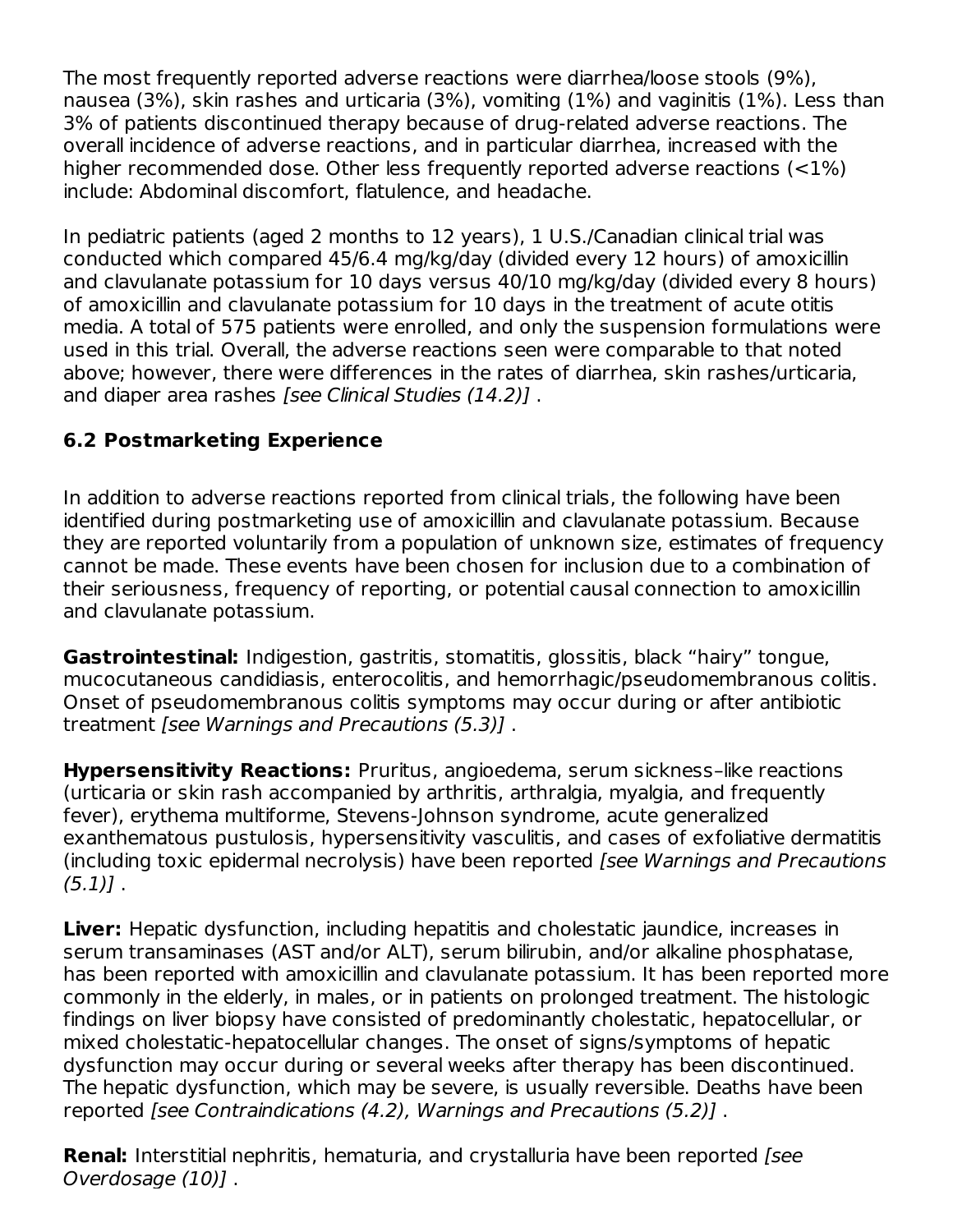**Hemic and Lymphatic Systems:** Anemia, including hemolytic anemia, thrombocytopenia, thrombocytopenic purpura, eosinophilia, leukopenia, and agranulocytosis have been reported. These reactions are usually reversible on discontinuation of therapy and are believed to be hypersensitivity phenomena. Thrombocytosis was noted in less than 1% of the patients treated with amoxicillin and clavulanate potassium. There have been reports of increased prothrombin time in patients receiving amoxicillin and clavulanate potassium and anticoagulant therapy concomitantly [see Drug Interactions (7.2)] .

**Central Nervous System:** Agitation, anxiety, behavioral changes, confusion, convulsions, dizziness, insomnia, and reversible hyperactivity have been reported.

**Miscellaneous:** Tooth discoloration (brown, yellow, or gray staining) has been reported. Most reports occurred in pediatric patients. Discoloration was reduced or eliminated with brushing or dental cleaning in most cases.

# **7 DRUG INTERACTIONS**

## **7.1 Probenecid**

Overdosage (10)] .

Probenecid decreases the renal tubular secretion of amoxicillin but does not delay renal excretion of clavulanic acid. Concurrent use with amoxicillin and clavulanate potassium may result in increased and prolonged blood concentrations of amoxicillin. Coadministration of probenecid is not recommended.

## **7.2 Oral Anticoagulants**

Abnormal prolongation of prothrombin time (increased international normalized ratio [INR]) has been reported in patients receiving amoxicillin and oral anticoagulants. Appropriate monitoring should be undertaken when anticoagulants are prescribed concurrently with amoxicillin and clavulanate potassium. Adjustments in the dose of oral anticoagulants may be necessary to maintain the desired level of anticoagulation.

## **7.3 Allopurinol**

The concurrent administration of allopurinol and amoxicillin increases the incidence of rashes in patients receiving both drugs as compared to patients receiving amoxicillin alone. It is not known whether this potentiation of amoxicillin rashes is due to allopurinol or the hyperuricemia present in these patients.

## **7.4 Oral Contraceptives**

Amoxicillin and clavulanate potassium may affect intestinal flora, leading to lower estrogen reabsorption and reduced efficacy of combined oral estrogen/progesterone contraceptives.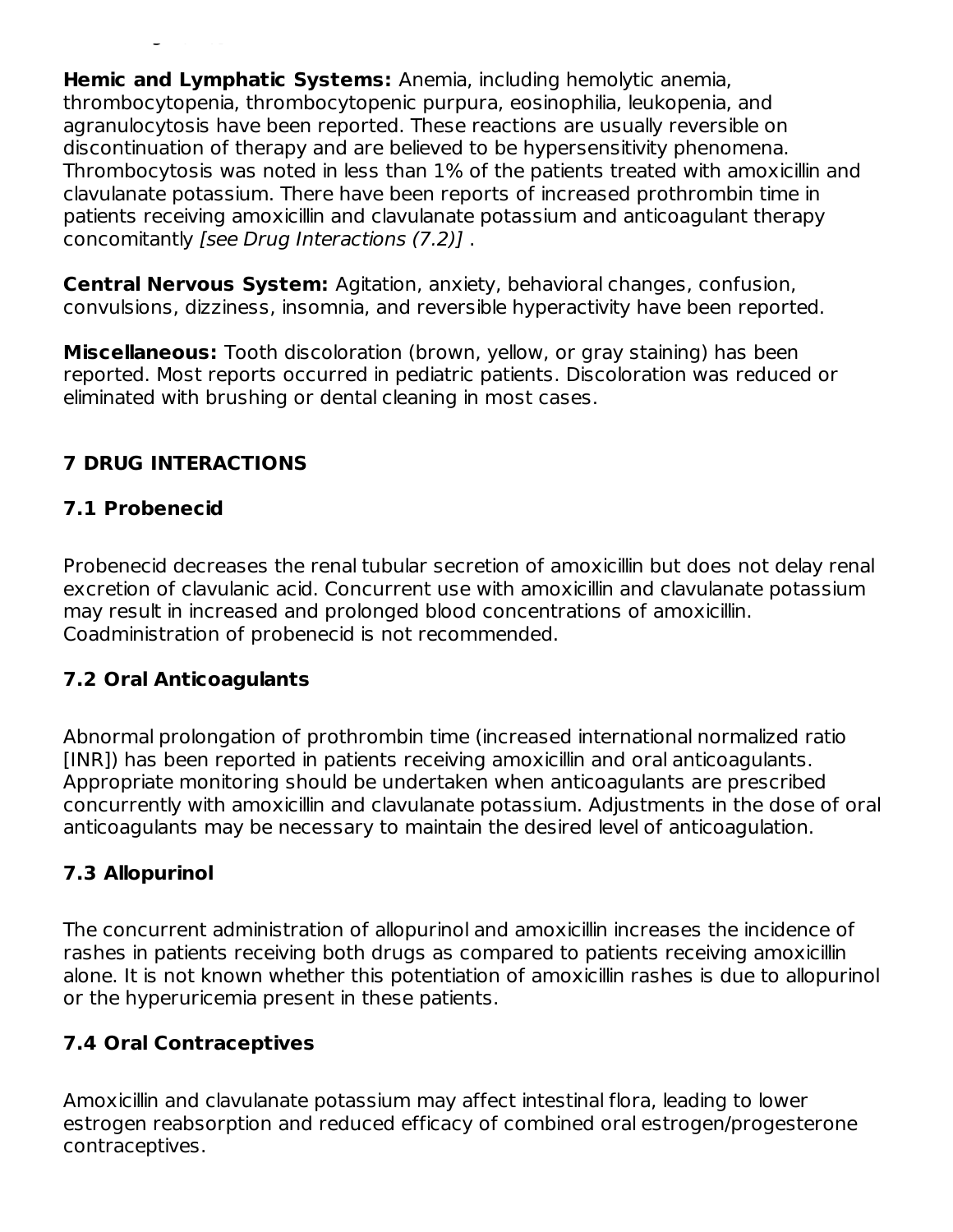## **7.5 Effects on Laboratory Tests**

High urine concentrations of amoxicillin may result in false-positive reactions when testing for the presence of glucose in urine using CLINITEST  $^\circledR$  , Benedict's Solution, or Fehling's Solution. Since this effect may also occur with amoxicillin and clavulanate potassium, it is recommended that glucose tests based on enzymatic glucose oxidase reactions be used.

Following administration of amoxicillin to pregnant women, a transient decrease in plasma concentration of total conjugated estriol, estriol-glucuronide, conjugated estrone, and estradiol has been noted.

## **8 USE IN SPECIFIC POPULATIONS**

## **8.1 Pregnancy**

Teratogenic Effects: Pregnancy Category B. Reproduction studies performed in pregnant rats and mice given amoxicillin and clavulanate potassium (2:1 ratio formulation of amoxicillin:clavulanate) at oral doses up to 1200 mg/kg/day revealed no evidence of harm to the fetus due to amoxicillin and clavulanate potassium. The amoxicillin doses in rats and mice (based on body surface area) were approximately 4 and 2 times the maximum recommended adult human oral dose (875 mg every 12 hours). For clavulanate, these dose multiples were approximately 9 and 4 times the maximum recommended adult human oral dose (125 mg every 8 hours). There are, however, no adequate and well-controlled studies in pregnant women. Because animal reproduction studies are not always predictive of human response, this drug should be used during pregnancy only if clearly needed.

## **8.2 Labor and Delivery**

Oral ampicillin-class antibiotics are poorly absorbed during labor. It is not known whether use of amoxicillin and clavulanate potassium in humans during labor or delivery has immediate or delayed adverse effects on the fetus, prolongs the duration of labor, or increases the likelihood of the necessity for an obstetrical intervention.

## **8.3 Nursing Mothers**

Amoxicillin has been shown to be excreted in human milk. Amoxicillin and clavulanate potassium use by nursing mothers may lead to sensitization of infants. Caution should be exercised when amoxicillin and clavulanate potassium is administered to a nursing woman.

## **8.4 Pediatric Use**

The safety and effectiveness of amoxicillin and clavulanate potassium powder for oral suspension and chewable tablets have been established in pediatric patients. Use of amoxicillin and clavulanate potassium tablets in pediatric patients is supported by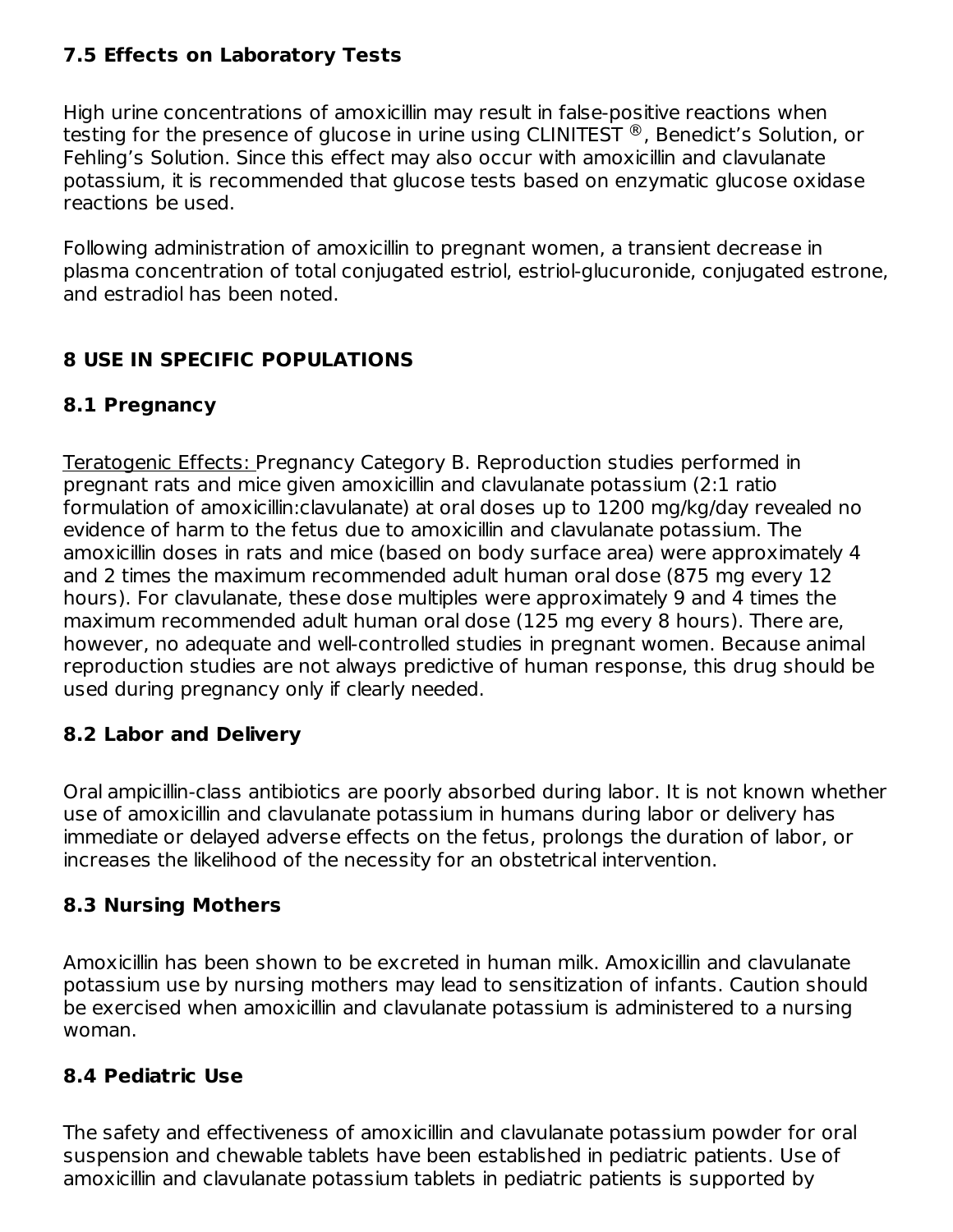amoxicillin and clavulanate potassium tablets in pediatric patients is supported by evidence from studies of amoxicillin and clavulanate potassium tablets in adults with additional data from a study of amoxicillin and clavulanate potassium powder for oral suspension in pediatric patients aged 2 months to 12 years with acute otitis media [see Clinical Studies (14.2)] .

Because of incompletely developed renal function in neonates and young infants, the elimination of amoxicillin may be delayed; clavulanate elimination is unaltered in this age group. Dosing of amoxicillin and clavulanate potassium should be modified in pediatric patients aged <12 weeks (<3 months) [see Dosage and Administration (2.2)] .

## **8.5 Geriatric Use**

Of the 3,119 patients in an analysis of clinical studies of amoxicillin and clavulanate potassium, 32% were ≥65 years old, and 14% were ≥75 years old. No overall differences in safety or effectiveness were observed between these subjects and younger subjects, and other reported clinical experience has not identified differences in responses between the elderly and younger patients, but greater sensitivity of some older individuals cannot be ruled out.

This drug is known to be substantially excreted by the kidney, and the risk of adverse reactions to this drug may be greater in patients with impaired renal function. Because elderly patients are more likely to have decreased renal function, care should be taken in dose selection, and it may be useful to monitor renal function.

## **8.6 Dosing in Renal Impairment**

Amoxicillin is primarily eliminated by the kidney and dosage adjustment is usually required in patients with severe renal impairment (GFR <30 mL/min). See Patients with Renal Impairment (2.3) for specific recommendations in patients with renal impairment.

# **10 OVERDOSAGE**

In case of overdosage, discontinue medication, treat symptomatically, and institute supportive measures as required. A prospective study of 51 pediatric patients at a poison-control center suggested that overdosages of less than 250 mg/kg of amoxicillin are not associated with significant clinical symptoms  $^{\rm 1}.$ 

Interstitial nephritis resulting in oliguric renal failure has been reported in patients after overdosage with amoxicillin and clavulanate potassium.

Crystalluria, in some cases leading to renal failure, has also been reported after amoxicillin and clavulanate potassium overdosage in adult and pediatric patients. In case of overdosage, adequate fluid intake and diuresis should be maintained to reduce the risk of amoxicillin and clavulanate potassium crystalluria.

Renal impairment appears to be reversible with cessation of drug administration. High blood levels may occur more readily in patients with impaired renal function because of decreased renal clearance of amoxicillin and clavulanate potassium. Amoxicillin and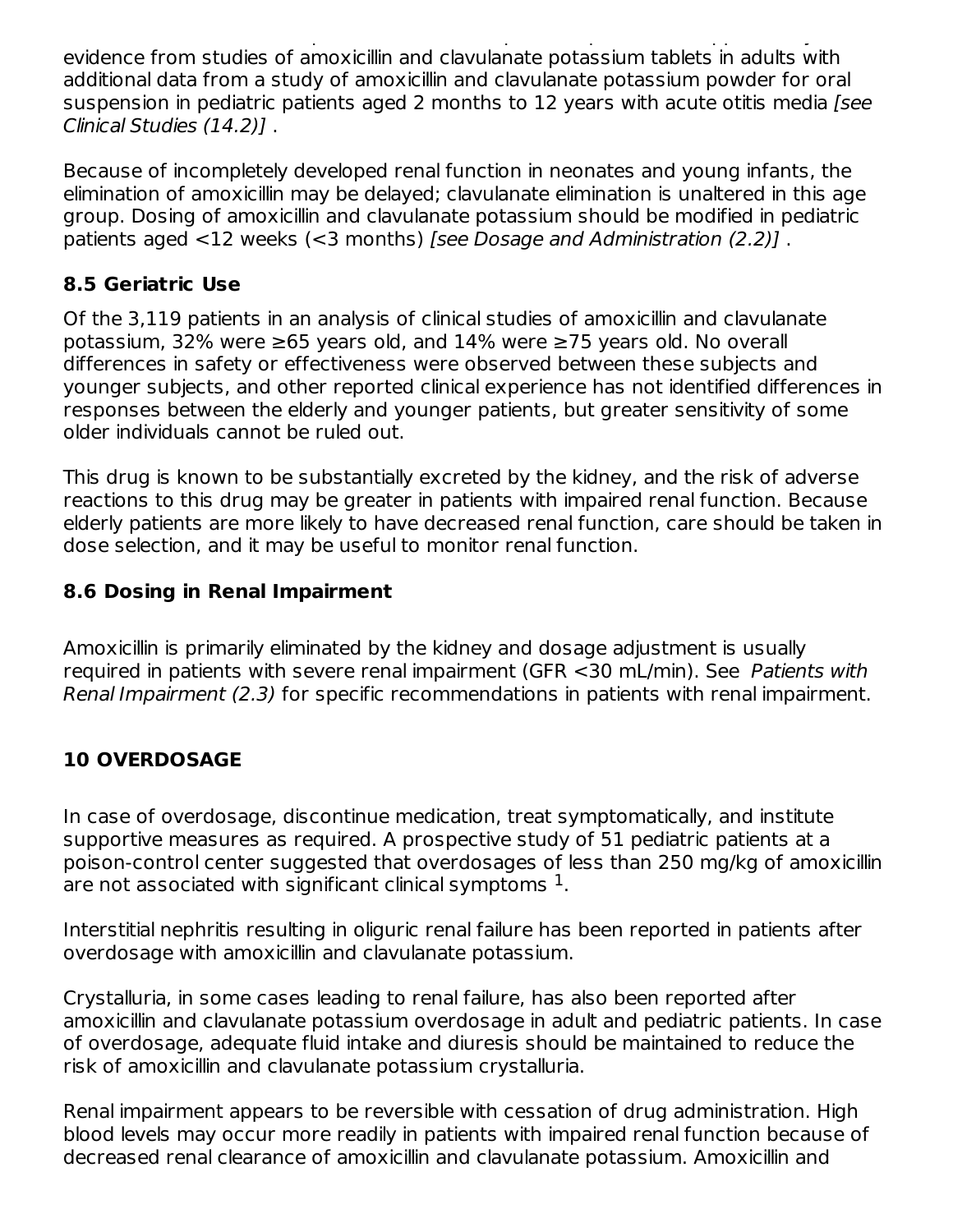clavulanate potassium may be removed from circulation by hemodialysis [see Dosage and Administration (2.3)] .

## **11 DESCRIPTION**

Amoxicillin and clavulanate potassium tablets, USP are an oral antibacterial combination consisting of amoxicillin and the beta-lactamase inhibitor, clavulanate potassium (the potassium salt of clavulanic acid).

Amoxicillin USP is an analog of ampicillin, derived from the basic penicillin nucleus, 6 aminopenicillanic acid. The amoxicillin molecular formula is C  $_{16}$ H  $_{19}$ N  $_{3}$ O  $_{5}$ S•3H  $_{2}$ O, and the molecular weight is 419.46. Chemically, amoxicillin is  $(2 5.5 R, 6 R)$ -6- $(1 R)$ - $($ - $)$ -2-Amino-2-( p-hydroxyphenyl)acetamido]-3,3-dimethyl-7-oxo-4-thia-1 azabicyclo[3.2.0]heptane-2-carboxylic acid trihydrate and may be represented structurally as:



Clavulanic acid is produced by the fermentation of Streptomyces clavuligerus. It is a beta-lactam structurally related to the penicillins and possesses the ability to inactivate some beta-lactamases by blocking the active sites of these enzymes. The clavulanate potassium molecular formula is C  $_8$ H  $_8$ KNO  $_5$ , and the molecular weight is 237.25. Chemically, clavulanate potassium is potassium  $(Z)(2R,5R)$ -3-(2-hydroxyethylidene)-7oxo-4-oxa-1-azabicyclo[3.2.0]-heptane-2-carboxylate and may be represented structurally as:

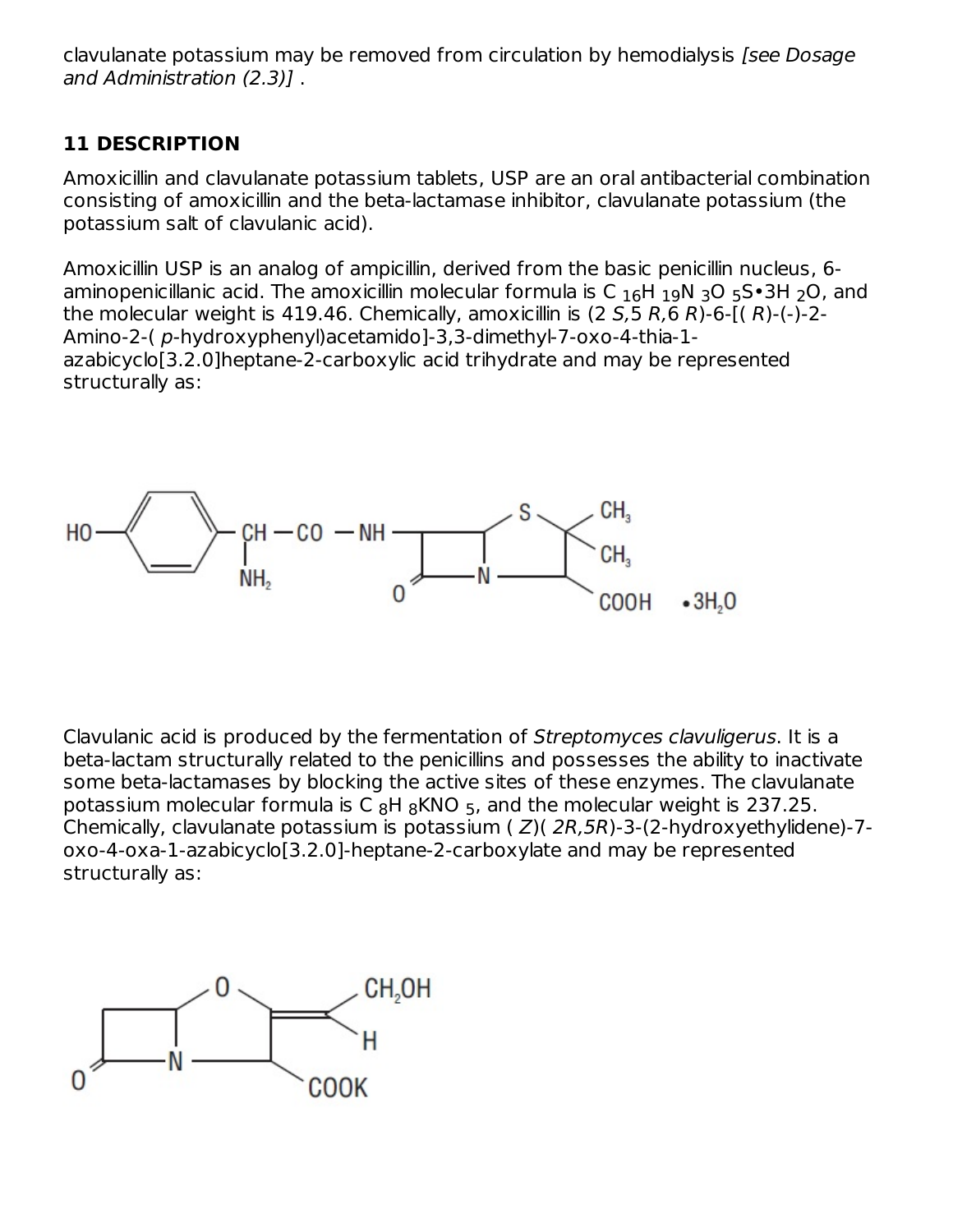Each film coated tablet for oral administration contains 250 mg, 500 mg or 875 mg amoxicillin USP as the trihydrate and 125 mg clavulanic acid as the potassium salt. Each amoxicillin and clavulanate potassium tablet 250 mg/125 mg, 500 mg/125 mg or 875 mg/125 mg contains 0.63 mEq potassium.

### **Inactive Ingredients:**

Colloidal silicon dioxide, crospovidone, hypromellose, magnesium stearate, microcrystalline cellulose, polyethylene glycol, sodium starch glycolate, surelease clear (aqueous ethyl cellulose dispersion), and titanium dioxide.

## **12 CLINICAL PHARMACOLOGY**

### **12.1 Mechanism of Action**

Amoxicillin and clavulanate potassium is an antibacterial drug *[see Microbiology (12.4)]*.

### **12.3 Pharmacokinetics**

Mean amoxicillin and clavulanate potassium pharmacokinetic parameters in normal adults following administration of amoxicillin and clavulanate potassium tablets are shown in Table 3 and following administration of amoxicillin and clavulanate potassium powder for oral suspension and chewable tablets are shown in Table 4.

#### **Table 3: Mean (±S.D.) Amoxicillin and Clavulanate Potassium Pharmacokinetic Parameters with Amoxicillin and Clavulanate Potassium Tablets a,b**

| <b>Dose and Regimen</b>            | C $_{\text{max}}$ (mcg/mL) |                                                 | AUC $_{0-24}$ (mcg*h/mL)                        |           |
|------------------------------------|----------------------------|-------------------------------------------------|-------------------------------------------------|-----------|
| <b>Amoxicillin and Clavulanate</b> |                            | Amoxicillin Clavulanate Amoxicillin Clavulanate |                                                 |           |
| <b>Potassium</b>                   |                            | <b>Potassium</b>                                |                                                 | Potassium |
| 250 mg/125 mg every 8 hours        | $3.3 \pm 1.12$             | $1.5 \pm 0.7$                                   | $ 26.7 \pm 4.56 12.6 \pm 3.25 $                 |           |
| 500 mg/125 mg every 12 hours       | $6.5 \pm 1.41$             | $1.8 \pm 0.61$                                  | $ 33.4 \pm 6.76 8.6 \pm 1.95 $                  |           |
| 500 mg/125 mg every 8 hours        | $7.2 \pm 2.26$             | $2.4 \pm 0.83$                                  | $153.4 \pm 8.87$ 15.7 $\pm$ 3.86                |           |
| 875 mg/125 mg every 12 hours       | $11.6 \pm 2.78$            |                                                 | $2.2 \pm 0.99$ 53.5 $\pm$ 12.31 10.2 $\pm$ 3.04 |           |

 $a$  Mean ( $\pm$  standard deviation) values of 14 normal adults (N=15 for clavulanate potassium in the low-dose regimens). Peak concentrations occurred approximately 1.5 hours after the dose.

 $^{\rm b}$  Amoxicillin and clavulanate potassium administered at the start of a light meal.

#### **Table 4: Mean (±S.D.) Amoxicillin and Clavulanate Potassium Pharmacokinetic Parameters with Amoxicillin and Clavulanate Potassium Powder for Oral a,bSuspension and Chewable Tablets**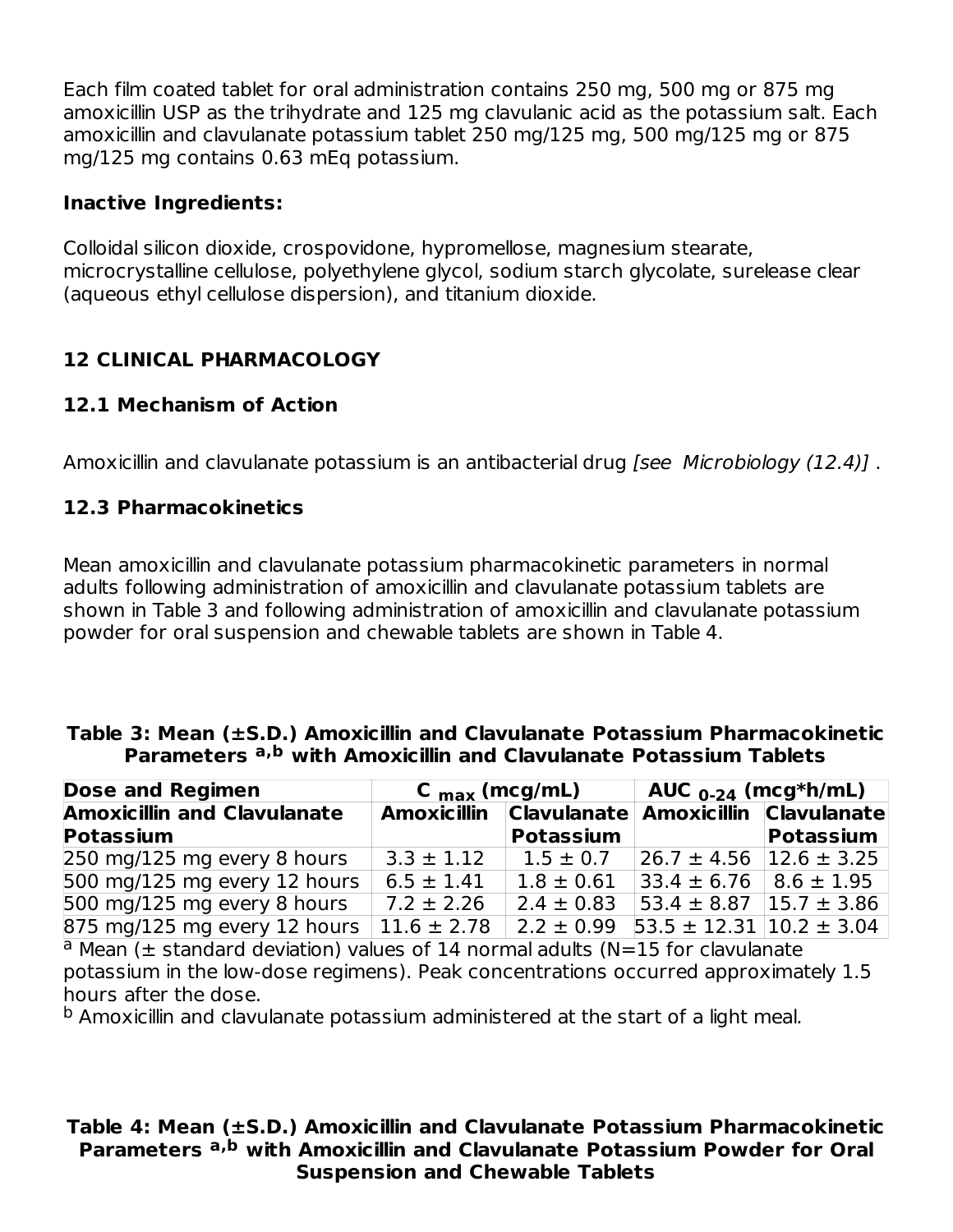| <b>Dose</b>                           | C $_{\text{max}}$ (mcg/mL)                                                           |  | AUC $_{0-24}$ (mcg*h/mL)                        |
|---------------------------------------|--------------------------------------------------------------------------------------|--|-------------------------------------------------|
| <b>Amoxicillin and Clavulanate</b>    |                                                                                      |  | Amoxicillin Clavulanate Amoxicillin Clavulanate |
| <b>Potassium</b>                      | Potassium                                                                            |  | <b>Potassium</b>                                |
| 400 mg/57 mg (5 mL of<br>suspension)  | $6.94 \pm 1.24$   1.1 $\pm$ 0.42   17.29 $\pm$ 2.28   2.34 $\pm$ 0.94                |  |                                                 |
| $400$ mg/57 mg (1 chewable<br>tablet) | $6.67 \pm 1.37$   1.03 $\pm$ 0.33   17.24 $\pm$ 2. $\overline{64}$   2.17 $\pm$ 0.73 |  |                                                 |

 $a$  Mean ( $\pm$  standard deviation) values of 28 normal adults. Peak concentrations occurred approximately 1 hour after the dose.

 $^{\rm b}$  Amoxicillin and clavulanate potassium administered at the start of a light meal.

Oral administration of 5 mL of amoxicillin and clavulanate potassium 250 mg/62.5 mg per 5 mL suspension or the equivalent dose of 10 mL of amoxicillin and clavulanate potassium 125 mg/31.25 mg per 5 mL suspension provides average peak serum concentrations approximately 1 hour after dosing of 6.9 mcg/mL for amoxicillin and 1.6 mcg/mL for clavulanic acid. The areas under the serum concentration curves obtained during the first 4 hours after dosing were 12.6 mcg\*hr/mL for amoxicillin and 2.9 mcg\*hr/mL for clavulanic acid when 5 mL of amoxicillin and clavulanate potassium 250 mg/62.5 mg per 5 mL suspension or equivalent dose of 10 mL of amoxicillin and clavulanate potassium 125 mg/31.25 mg per 5 mL suspension were administered to normal adults. One amoxicillin and clavulanate potassium 250 mg/62.5 mg chewable tablet or two amoxicillin and clavulanate potassium 125 mg/31.25 mg chewable tablets are equivalent to 5 mL of amoxicillin and clavulanate potassium 250 mg/62.5 mg per 5 mL suspension and provide similar serum concentrations of amoxicillin and clavulanic acid.

Amoxicillin serum concentrations achieved with amoxicillin and clavulanate potassium are similar to those produced by the oral administration of equivalent doses of amoxicillin alone. Time above the minimum inhibitory concentration of 1 mcg/mL for amoxicillin has been shown to be similar after corresponding every 12 hour and every 8 hour dosing regimens of amoxicillin and clavulanate potassium in adults and children.

Absorption: Dosing in the fasted or fed state has minimal effect on the pharmacokinetics of amoxicillin. While amoxicillin and clavulanate potassium can be given without regard to meals, absorption of clavulanate potassium when taken with food is greater relative to the fasted state. In one study, the relative bioavailability of clavulanate was reduced when amoxicillin and clavulanate potassium was dosed at 30 and 150 minutes after the start of a high-fat breakfast.

Distribution: Neither component in amoxicillin and clavulanate potassium is highly protein-bound; clavulanic acid is approximately 25% bound to human serum and amoxicillin approximately 18% bound.

Amoxicillin diffuses readily into most body tissues and fluids with the exception of the brain and spinal fluid.

Two hours after oral administration of a single 35 mg/kg dose of suspension of amoxicillin and clavulanate potassium to fasting children, average concentrations of 3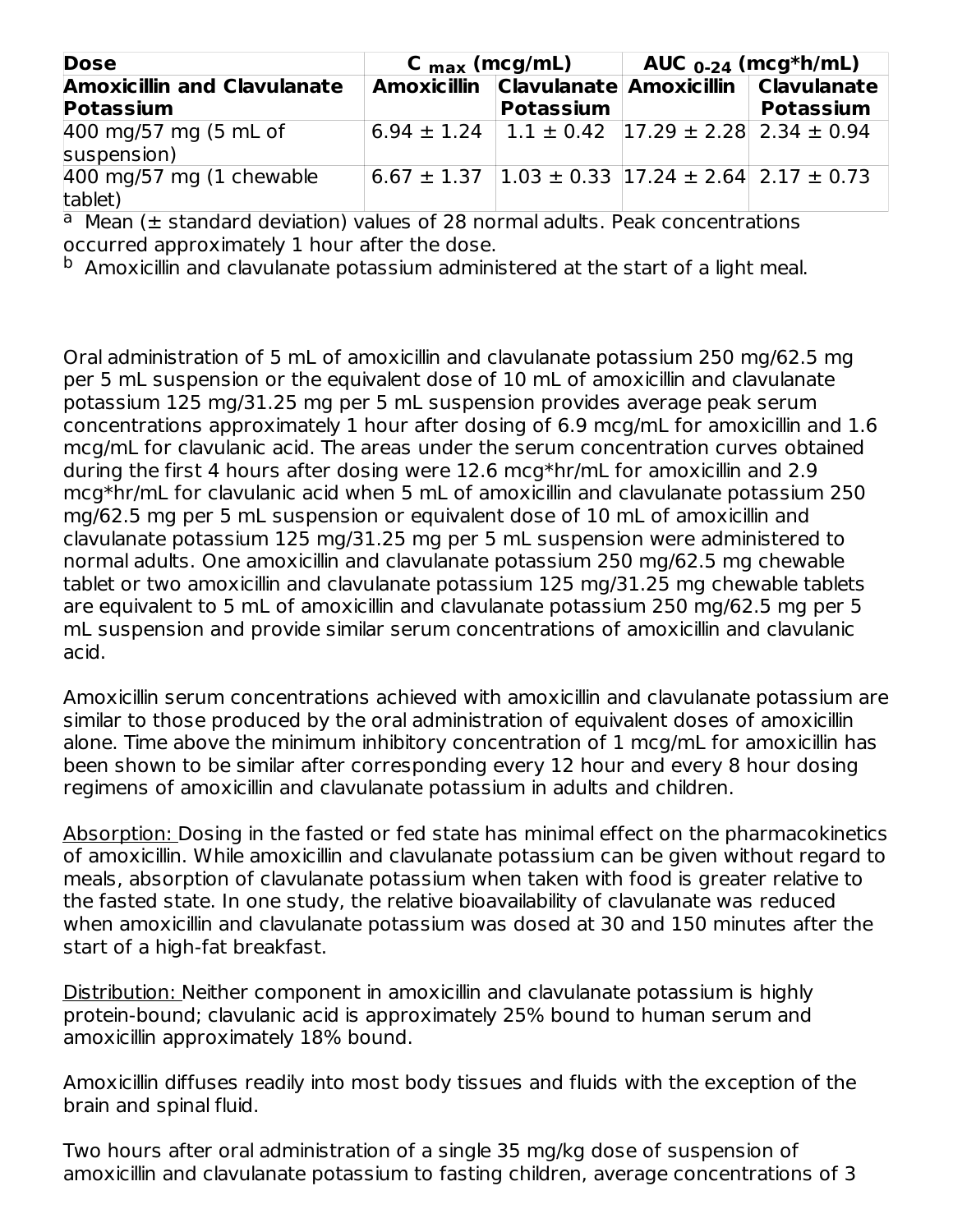mcg/mL of amoxicillin and 0.5 mcg/mL of clavulanic acid were detected in middle ear effusions.

Metabolism and Excretion: The half-life of amoxicillin after the oral administration of amoxicillin and clavulanate potassium is 1.3 hours and that of clavulanic acid is 1 hour.

Approximately 50% to 70% of the amoxicillin and approximately 25% to 40% of the clavulanic acid are excreted unchanged in urine during the first 6 hours after administration of a single amoxicillin and clavulanate potassium tablet 250 mg/125 mg or 500 mg/125 mg.

## **12.4 Microbiology**

Amoxicillin is a semisynthetic antibiotic with *in vitro* bactericidal activity against Grampositive and Gram-negative bacteria. Amoxicillin is, however, susceptible to degradation by beta-lactamases, and therefore, the spectrum of activity does not include organisms which produce these enzymes. Clavulanic acid is a beta-lactam, structurally related to the penicillins, which possesses the ability to inactivate some beta-lactamase enzymes commonly found in microorganisms resistant to penicillins and cephalosporins. In particular, it has good activity against the clinically important plasmid-mediated betalactamases frequently responsible for transferred drug resistance.

The formulation of amoxicillin and clavulanic acid in amoxicillin and clavulanate potassium protects amoxicillin from degradation by some beta-lactamase enzymes and extends the antibiotic spectrum of amoxicillin to include many bacteria normally resistant to amoxicillin.

Amoxicillin and clavulanic acid has been shown to be active against most isolates of the following bacteria, both in vitro and in clinical infections as described in the **INDICATIONS AND USAGE** section.

Gram-positive Bacteria

Staphylococcus aureus

Gram-negative Bacteria

Enterobacter species Escherichia coli Haemophilus influenzae Klebsiella species Moraxella catarrhalis

The following in vitro data are available, **but their clinical significance is unknown**. At least 90 percent of the following bacteria exhibit an *in vitro* minimum inhibitory concentration (MIC) less than or equal to the susceptible breakpoint for amoxicillin and clavulanic acid. However, the efficacy of amoxicillin and clavulanic acid in treating clinical infections due to these bacteria **has not been** established in adequate and wellcontrolled clinical trials.

Gram-positive Bacteria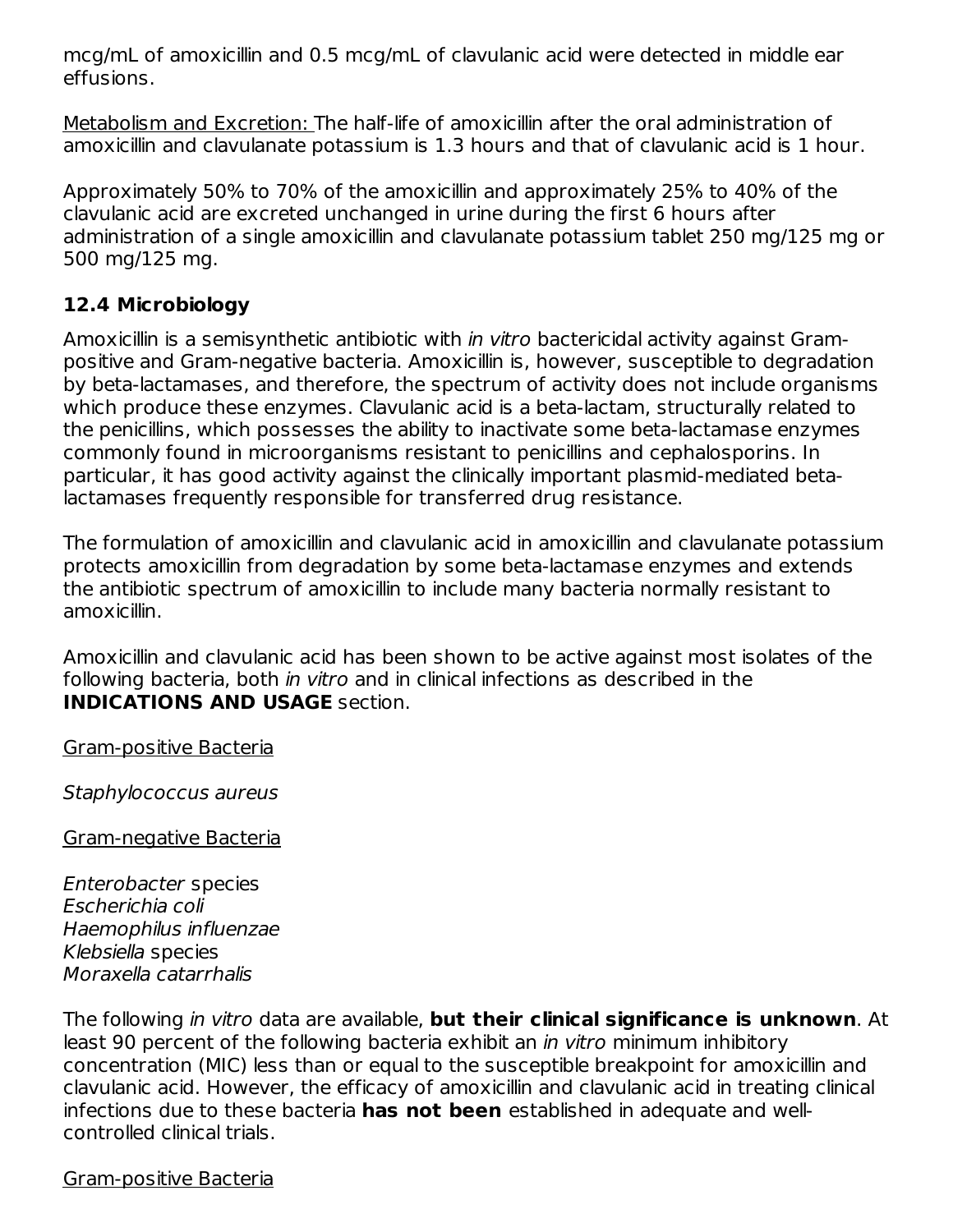Enterococcus faecalis Staphylococcus epidermidis Staphylococcus saprophyticus Streptococcus pneumoniae Streptococcus pyogenes Viridans group Streptococcus

Gram-negative Bacteria

Gram-positive Bacteria

Eikenella corrodens Proteus mirabilis

Anaerobic Bacteria

Bacteroides species including Bacteroides fragilis Fusobacterium species Peptostreptococcus species

Susceptibility Testing

For specific information regarding susceptibility test interpretive criteria and associated test methods and quality control standards recognized by FDA for this drug, please see: https://www.fda.gov/STIC.

## **13 NONCLINICAL TOXICOLOGY**

#### **13.1 Carcinogenesis, Mutagenesis, Impairment of Fertility**

Long-term studies in animals have not been performed to evaluate carcinogenic potential.

Amoxicillin and clavulanate potassium (4:1 ratio formulation of amoxicillin:clavulanate) was non-mutagenic in the Ames bacterial mutation assay, and the yeast gene conversion assay. Amoxicillin and clavulanate potassium was weakly positive in the mouse lymphoma assay, but the trend toward increased mutation frequencies in this assay occurred at doses that were also associated with decreased cell survival. Amoxicillin and clavulanate potassium was negative in the mouse micronucleus test, and in the dominant lethal assay in mice. Potassium clavulanate alone was tested in the Ames bacterial mutation assay and in the mouse micronucleus test, and was negative in each of these assays.

Amoxicillin and clavulanate potassium (2:1 ratio formulation of amoxicillin:clavulanate) at oral doses of up to 1,200 mg/kg/day was found to have no effect on fertility and reproductive performance in rats. Based on body surface area, this dose of amoxicillin is approximately 4 times the maximum recommended adult human oral dose (875 mg every 12 hours). For clavulanate, the dose multiple is approximately 9 times higher than the maximum recommended adult human oral dose (125 mg every 8 hours), also based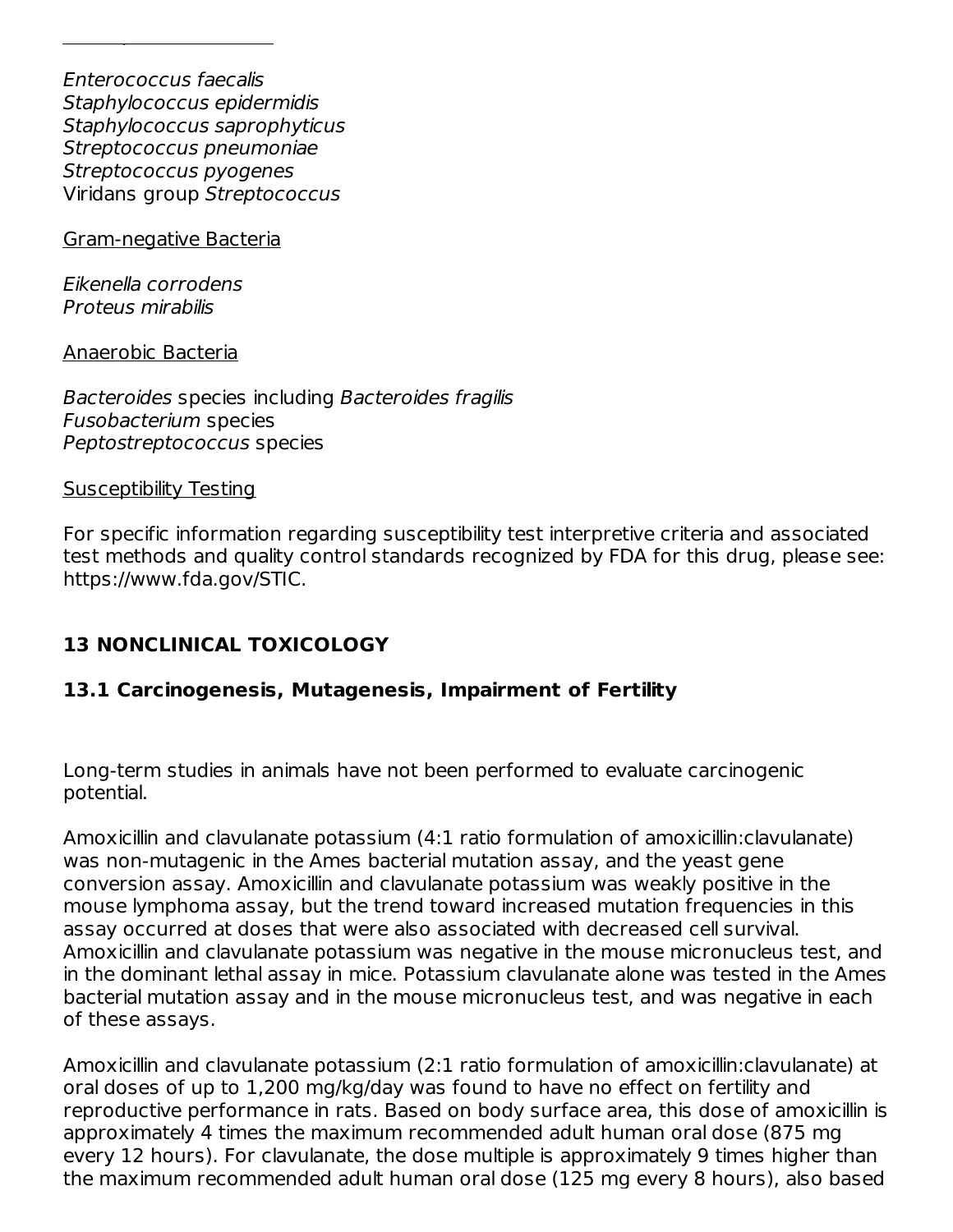## **14 CLINICAL STUDIES**

### **14.1 Lower Respiratory Tract and Complicated Urinary Tract Infections**

the maximum recommended adult human oral dose (125 mg every 8 hours), also based

Data from 2 pivotal trials in 1,191 patients treated for either lower respiratory tract infections or complicated urinary tract infections compared a regimen of 875 mg/125 mg tablets of amoxicillin and clavulanate potassium every 12 hours to 500 mg/125 mg tablets of amoxicillin and clavulanate potassium dosed every 8 hours (584 and 607 patients, respectively). Comparable efficacy was demonstrated between the every 12 hours and every 8 hours dosing regimens. There was no significant difference in the percentage of adverse events in each group. The most frequently reported adverse event was diarrhea; incidence rates were similar for the 875 mg/125 mg every 12 hours and 500 mg/125 mg every 8 hours dosing regimens (15% and 14%, respectively); however, there was a statistically significant difference ( $p < 0.05$ ) in rates of severe diarrhea or withdrawals with diarrhea between the regimens: 1% for 875 mg/125 mg every 12 hours regimen versus 2% for the 500 mg/125 mg every 8 hours regimen.

In one of these pivotal trials, patients with either pyelonephritis ( $n = 361$ ) or a complicated urinary tract infection (i.e., patients with abnormalities of the urinary tract that predispose to relapse of bacteriuria following eradication,  $n = 268$ ) were randomized (1:1) to receive either 875 mg/125 mg tablets of amoxicillin and clavulanate potassium every 12 hours (n=308) or 500 mg/125 mg tablets of amoxicillin and clavulanate potassium every 8 hours (n=321).

The number of bacteriologically evaluable patients was comparable between the two dosing regimens. Amoxicillin and clavulanate potassium produced comparable bacteriological success rates in patients assessed 2 to 4 days immediately following end of therapy. The bacteriologic efficacy rates were comparable at one of the follow-up visits (5 to 9 days post-therapy) and at a late post-therapy visit (in the majority of cases, this was 2 to 4 weeks post-therapy), as seen in Table 7.

| <b>Time Post Therapy</b> | 875 mg/125 mg every | 500 mg/125 mg every |
|--------------------------|---------------------|---------------------|
|                          | 12 hours            | 8 hours             |
|                          | % (n)               | % (n)               |
| 2 to 4 days              | 81% (58)            | 80% (54)            |
| 5 to 9 days              | 58% (41)            | 52% (52)            |
| 2 to 4 weeks             | 52% (101)           | 55% (104)           |

#### **Table 7: Bacteriologic efficacy rates for Amoxicillin and Clavulanate Potassium**

As noted before, though there was no significant difference in the percentage of adverse events in each group, there was a statistically significant difference in rates of severe diarrhea or withdrawals with diarrhea between the regimens.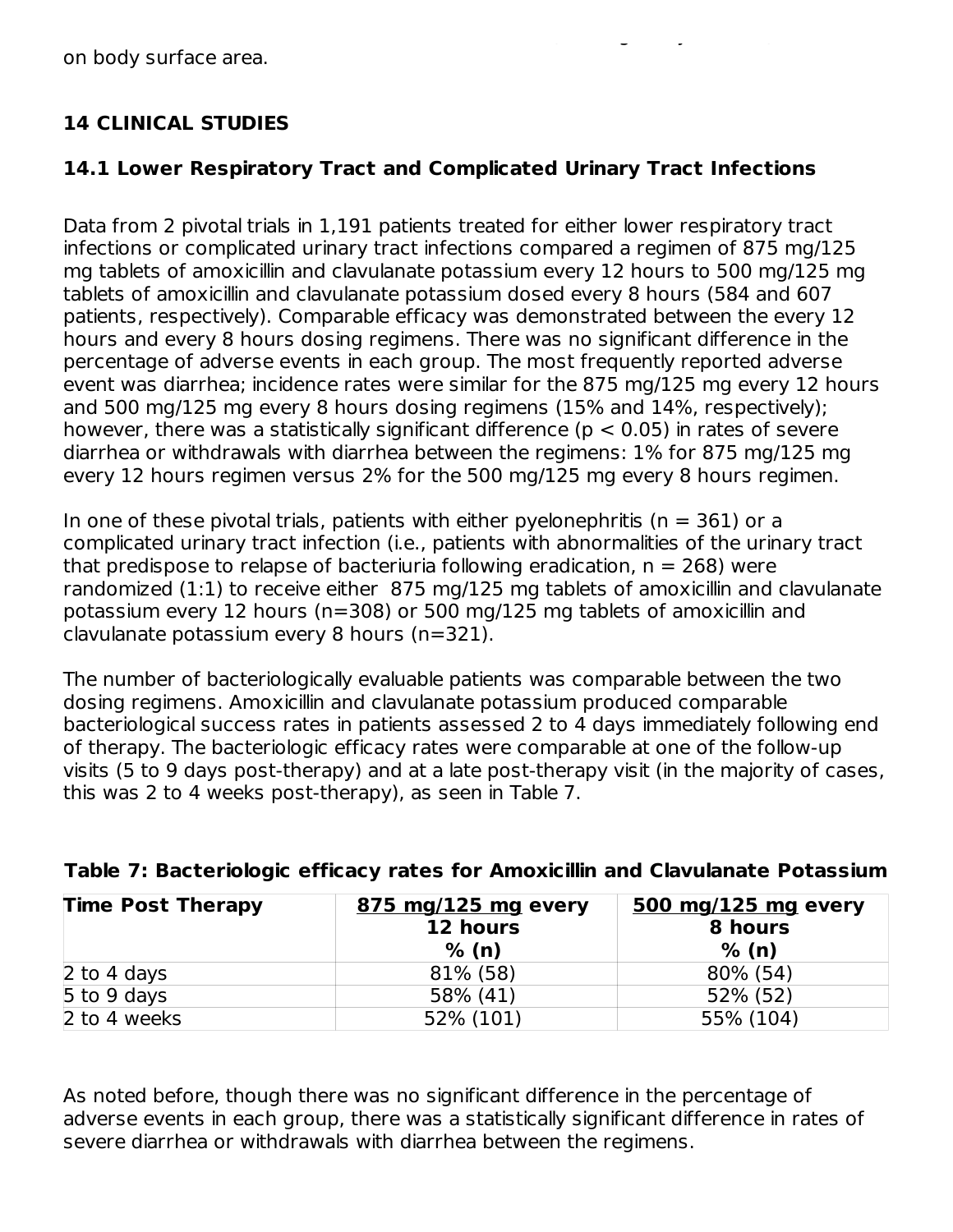## **14.2 Acute Bacterial Otitis Media and Diarrhea in Pediatric Patients**

One U.S./Canadian clinical trial was conducted which compared 45/6.4 mg/kg/day (divided every 12 hours) of amoxicillin and clavulanate potassium for 10 days versus 40/10 mg/kg/day (divided every 8 hours) of amoxicillin and clavulanate potassium for 10 days in the treatment of acute otitis media. Only the suspension formulations were used in this trial. A total of 575 pediatric patients (aged 2 months to 12 years) were enrolled, with an even distribution among the 2 treatment groups and a comparable number of patients were evaluable (i.e.,  $\geq 84\%$ ) per treatment group. Otitis media-specific criteria were required for eligibility and a strong correlation was found at the end of therapy and follow-up between these criteria and physician assessment of clinical response. The clinical efficacy rates at the end of therapy visit (defined as 2 to 4 days after the completion of therapy) and at the follow-up visit (defined as 22 to 28 days postcompletion of therapy) were comparable for the 2 treatment groups, with the following cure rates obtained for the evaluable patients: At end of therapy, 87% ( $n = 265$ ) and 82% (n = 260) for 45 mg/kg/day every 12 hours and 40 mg/kg/day every 8 hours, respectively. At follow-up,  $67\%$  (n = 249) and  $69\%$  (n = 243) for 45 mg/kg/day every 12 hours and 40 mg/kg/day every 8 hours, respectively.

Diarrhea was defined as either: (a) 3 or more watery or 4 or more loose/watery stools in 1 day; OR (b) 2 watery stools per day or 3 loose/watery stools per day for 2 consecutive days. The incidence of diarrhea was significantly lower in patients who received the every 12 hours regimen compared to patients who received the every 8 hours regimen (14% and 34%, respectively). In addition, the number of patients with either severe diarrhea or who were withdrawn with diarrhea was significantly lower in the every 12 hours treatment group (3% and 8% for the every 12 hours/10 day and every 8 hours/10 day, respectively). In the every 12 hours treatment group, 3 patients (1%) were withdrawn with an allergic reaction, while 1 patient in the every 8 hours group was withdrawn for this reason. The number of patients with a candidal infection of the diaper area was 4% and 6% for the every 12 hours and every 8 hours groups, respectively.

It is not known if the finding of a statistically significant reduction in diarrhea with the oral suspensions dosed every 12 hours, versus suspensions dosed every 8 hours, can be extrapolated to the chewable tablets. The presence of mannitol in the chewable tablets may contribute to a different diarrhea profile. The every 12 hour oral suspensions (200 mg/28.5 mg per 5 mL and 400 mg/57 mg per 5 mL) are sweetened with aspartame.

## **15 REFERENCES**

1. Swanson-Biearman B, Dean BS, Lopez G, Krenzelok EP. The effects of penicillin and cephalosporin ingestions in children less than six years of age. Vet Hum Toxicol. 1988; 30: 66-67.

## **16 HOW SUPPLIED/STORAGE AND HANDLING**

**Amoxicillin and Clavulanate Potassium Tablets USP, 500 mg/125 mg** are white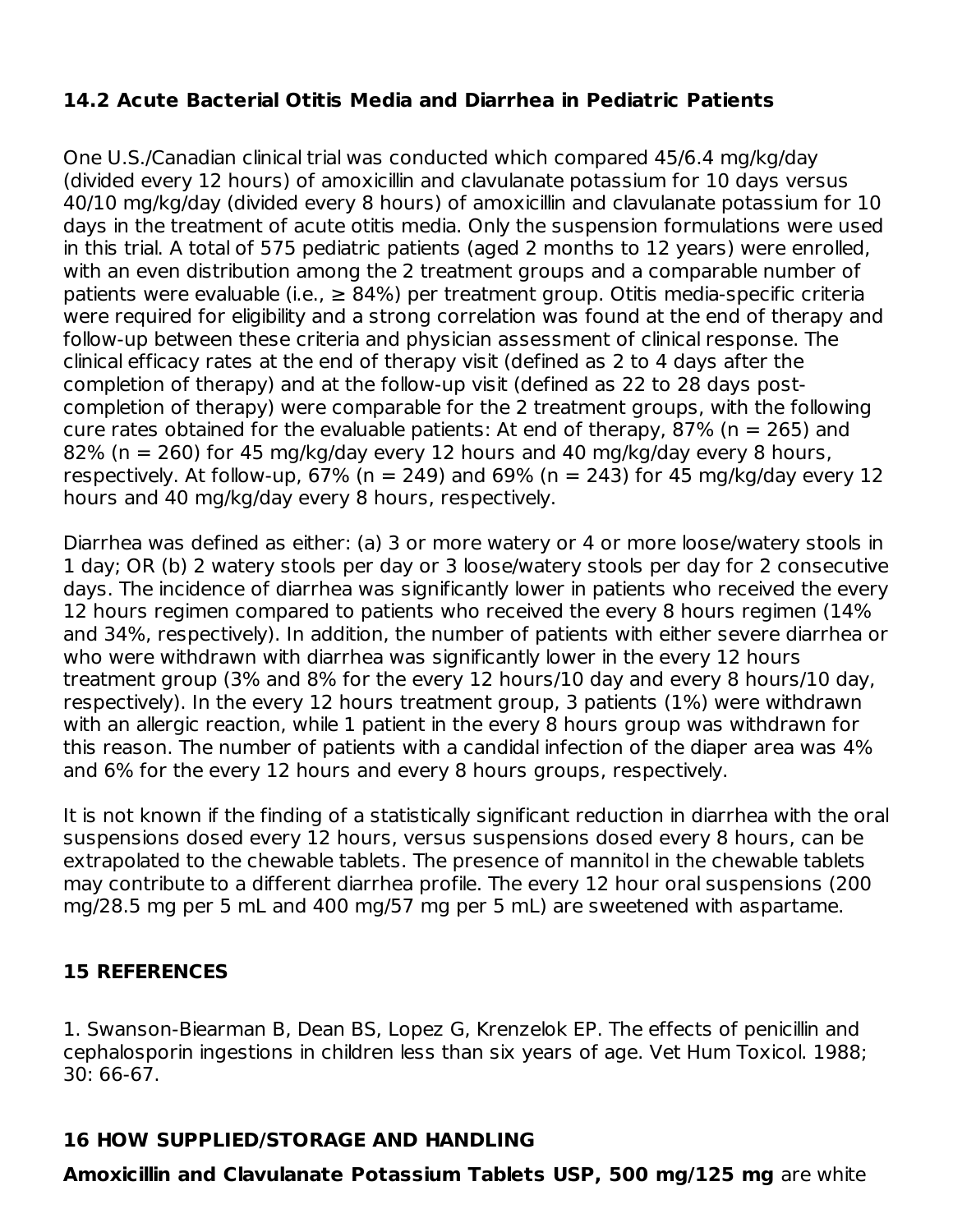to off-white, oval shaped, film-coated tablets, debossed with 'X' on one side and '33' on the other side. Bottles of 14 NDC 70934-053-14 Blister Pack of 30 NDC 70934-053-94

Dispense in tightly closed, moisture-proof containers. Advise patients to keep in a closed container.

**Store at** 20° to 25°C (68° to 77°F) [see USP Controlled Room Temperature].

Keep out of the reach of children.

# **17 PATIENT COUNSELING INFORMATION**

# **17.1 Information for Patients**

Patients should be informed that amoxicillin and clavulanate potassium may be taken every 8 hours or every 12 hours, depending on the dose prescribed. Each dose should be taken with a meal or snack to reduce the possibility of gastrointestinal upset.

Patients should be counseled that antibacterial drugs, including amoxicillin and clavulanate potassium, should only be used to treat bacterial infections. They do not treat viral infections (e.g., the common cold). When amoxicillin and clavulanate potassium is prescribed to treat a bacterial infection, patients should be told that although it is common to feel better early in the course of therapy, the medication should be taken exactly as directed. Skipping doses or not completing the full course of therapy may: (1) decrease the effectiveness of the immediate treatment, and (2) increase the likelihood that bacteria will develop resistance and will not be treatable by amoxicillin and clavulanate potassium or other antibacterial drugs in the future.

Counsel patients that diarrhea is a common problem caused by antibacterials, and it usually ends when the antibacterial is discontinued. Sometimes after starting treatment with antibacterials, patients can develop watery and bloody stools (with or without stomach cramps and fever) even as late as 2 or more months after having taken their last dose of the antibacterial. If diarrhea is severe or lasts more than 2 or 3 days, patients should contact their physician.

Patients should be aware that amoxicillin and clavulanate potassium contains a penicillin class drug product that can cause allergic reactions in some individuals.

CLINITEST is a registered trademark of Miles, Inc.

Distributed by: **Aurobindo Pharma USA, Inc.** 279 Princeton-Hightstown Road East Windsor, NJ 08520

Manufactured by: **Aurobindo Pharma Limited**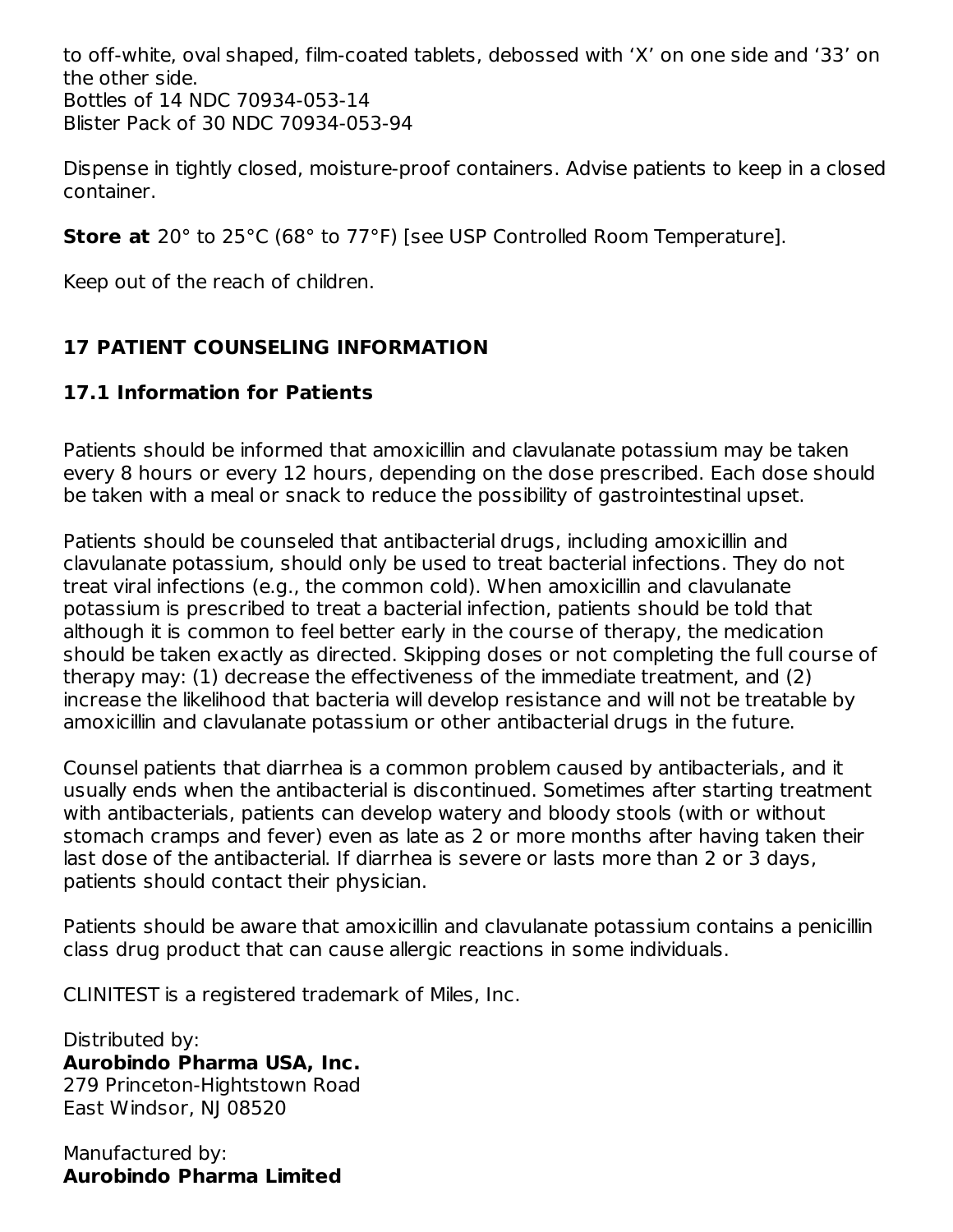Revised: 10/2021

### **PACKAGE LABEL-PRINCIPAL DISPLAY PANEL - 500 mg/125 mg (20 Tablet Bottle)**

#### **NDC: 70934-053-14**

| NDC: 70934-053-14<br>Amoxicillin and<br>Clavulanate<br>▊▊▊▊▁▏▁<br>Potassium Tablets, USP<br>500mg/125mg<br>14 Tablets                                                                                                                     | LCNW<br>Rev. B 09/19 | Amoscillin and Clawianate Potassum Tablets, USP<br>500mg/125mg<br>14 Tablets<br>MFG 65862-502-20<br>NDC: 70934-053-14<br>Lot # 0000000000<br>Exp.Date: 0000000000<br>Amoxicollin and Clawulanate Potassaum Tablets, USP<br>500mg/125mg<br>14 Tablets<br>NDC: 70934-053-14<br>MFG: 65862-502-20<br>Lot # 0000000000<br>Exp. Date: 0000000000 |  |
|-------------------------------------------------------------------------------------------------------------------------------------------------------------------------------------------------------------------------------------------|----------------------|---------------------------------------------------------------------------------------------------------------------------------------------------------------------------------------------------------------------------------------------------------------------------------------------------------------------------------------------|--|
| Rx Only<br>Dosage: See package insert<br>Store at 20° - 25°C (68° - 77°F) (See<br>USP Controlled Room Temperature)<br>Keep out of the reach of children.<br>Store in original container<br>Advise patients to keep in a closed container. |                      | Amoscilin and Clawianate Potassum Tablets, USP<br>500mg/125mg<br>14 Tablets<br>NDC 70934-053-14<br>MFG 65862-502-20<br>Lot # 0000000000<br>Exp. Date 0000000000<br>Amosicilin and Clawulanate Potassum Tablets, USP<br>500mg/125mg<br>14 Tablets<br>70934-053-14<br>MFG 65862-502-20<br>000000000<br>xp Date 0000000000<br>Let #r           |  |

# **AMOXICILLIN AND CLAVULANATE POTASSIUM**

amoxicillin and clavulanate potassium tablet, film coated

#### **Product Information**

| <b>Product Type</b>            | <b>HUMAN PRESCRIPTION</b> | Item Code | NDC:70934-053(NDC:65862- |
|--------------------------------|---------------------------|-----------|--------------------------|
|                                | <b>DRUG</b>               | (Source)  | 502)                     |
| <b>Route of Administration</b> | ORAL                      |           |                          |

#### **Active Ingredient/Active Moiety**

| Ingredient Name                                                                        | <b>Basis of Strength Strength</b> |        |
|----------------------------------------------------------------------------------------|-----------------------------------|--------|
| AMOXICILLIN (UNII: 804826 2HU) (AMOXICILLIN ANHYDROUS - UNII:9EM05410Q9)               | AMOXICILLIN<br><b>ANHYDROUS</b>   | 500 mg |
| <b>CLAVULANATE POTASSIUM (UNII: Q420MW3AT8) (CLAVULANIC ACID -</b><br>UNII:23521W1S24) | CLAVULANIC ACID                   | 125 mg |

## **Inactive Ingredients**

| <b>Ingredient Name</b>                                          | <b>Strength</b> |
|-----------------------------------------------------------------|-----------------|
| <b>SILICON DIOXIDE (UNII: ETJ7Z6XBU4)</b>                       |                 |
| <b>CROSPOVIDONE</b> (UNII: 68401960MK)                          |                 |
| <b>HYPROMELLOSE 2910 (5 MPA.S) (UNII: R75537T0T4)</b>           |                 |
| <b>HYPROMELLOSE 2910 (15000 MPA.S) (UNII: 288VBX44JC)</b>       |                 |
| <b>MAGNESIUM STEARATE (UNII: 70097M6I30)</b>                    |                 |
| <b>MICROCRYSTALLINE CELLULOSE (UNII: OP1R32D61U)</b>            |                 |
| <b>POLYETHYLENE GLYCOL 4000 (UNII: 4R4HFI6D95)</b>              |                 |
| POLYETHYLENE GLYCOL 6000 (UNII: 30IQX730WE)                     |                 |
| <b>SODIUM STARCH GLYCOLATE TYPE A POTATO (UNII: 5856 3G2A2)</b> |                 |